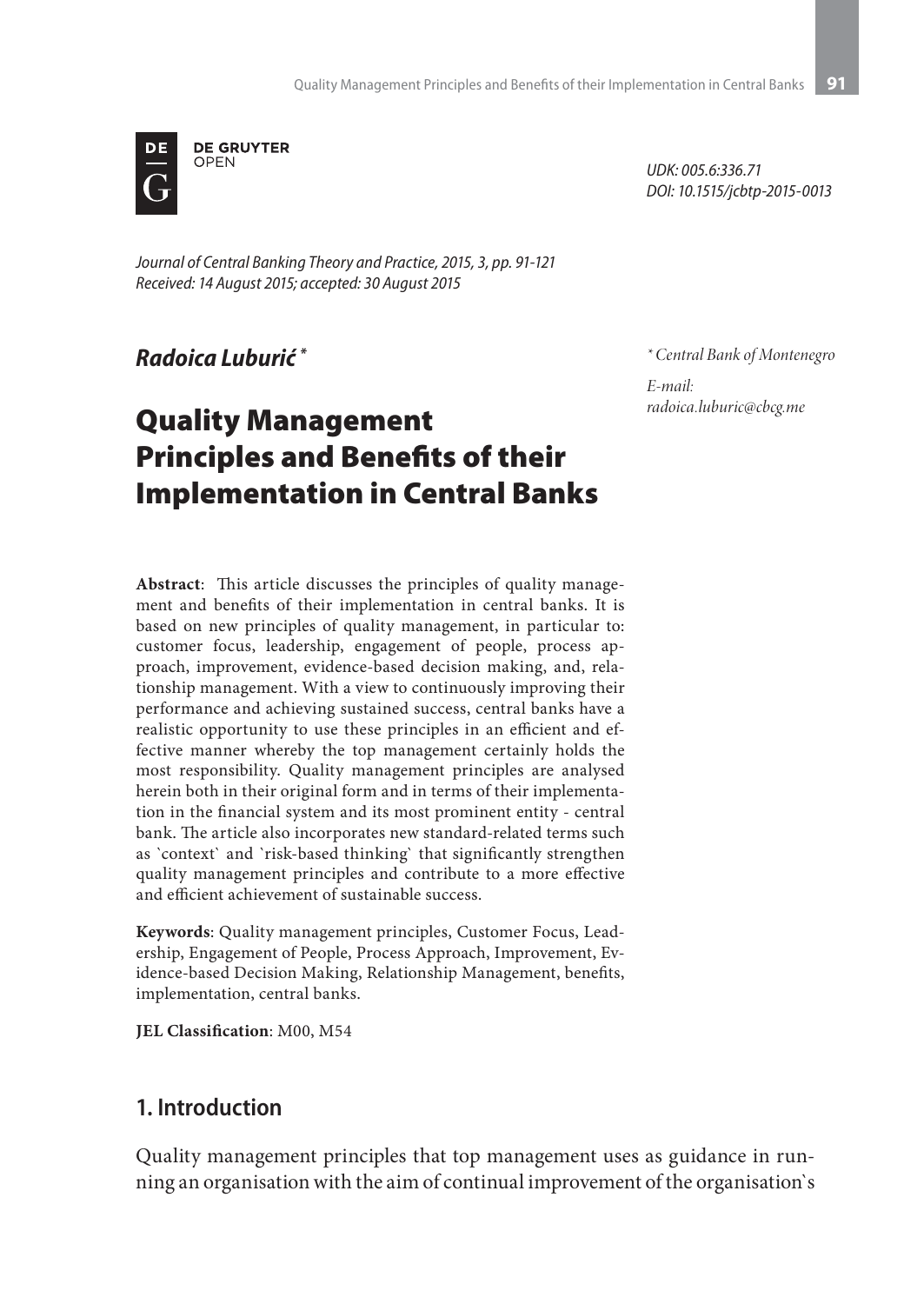performance are in the focus of numerous international standards, in particular ISO 9000:2005, *Quality management systems – Fundamentals and vocabulary*<sup>1</sup> and ISO 9001:2008, *Quality management systems – Requirements*. 2 The international standard that considers these principles in the context of achieving financial and economic benefits is *ISO 10014:2006, Quality management – Guidelines for realizing financial and economic benefits*. 3 However, the international standard ISO 9004:2009, *Managing for the sustained success of an organization – A quality management approach*<sup>4</sup> is particularly important for our topic.

All these international standards are based on eight quality management principles in one way or the other: customer focus, leadership, involvement of people, process approach, system approach to management, continual improvement, factual approach to decision making, and, mutually beneficial supplier relationships (ISO, 2009, p. 38-42). Given that this article addresses the issue of achieving sustainable success of an organisation and a central bank in a wider sense and narrower sense, respectively, we will consider quality management principles through the prism of the relevant international standards. Further on, we indicate the standardized description of the principles and benefits arising from their use, as well as measures that the management usually takes in order to improve an organisation`s performances.

<sup>&</sup>lt;sup>1</sup> The Montenegrin standard *MEST EN ISO 9000:2009, Quality management systems – Fundamentals and vocabulary* corresponds to the international standard ISO 9000:2005, Quality management systems – Fundamentals and vocabulary*.*

<sup>2</sup> The Montenegrin standard *MEST EN ISO 9001:2009 Quality management systems – Requirements* corresponds to the international standard ISO 9001:2008, Quality management systems – Requirements. The addition to this standard is the correction of EN ISO 9001:2008/AC:2009 that corresponds to the correction of the Montenegrin standard MEST EN ISO 9001:2009/ Cor.1:2009.

<sup>3</sup> The addition to the international standard *ISO 10014:2006, Quality management – Guidelines for realizing financial and economic benefits* is also its technical correction ISO 10014:2006/ Cor.1:2007.

<sup>4</sup> The Montenegrin standard *MEST EN ISO 9004:2010 Managing for the sustained success of an organization – A quality management approach* corresponds to the international standard ISO 9004:2009, Managing for the sustained success of an organization – A quality management approach*.*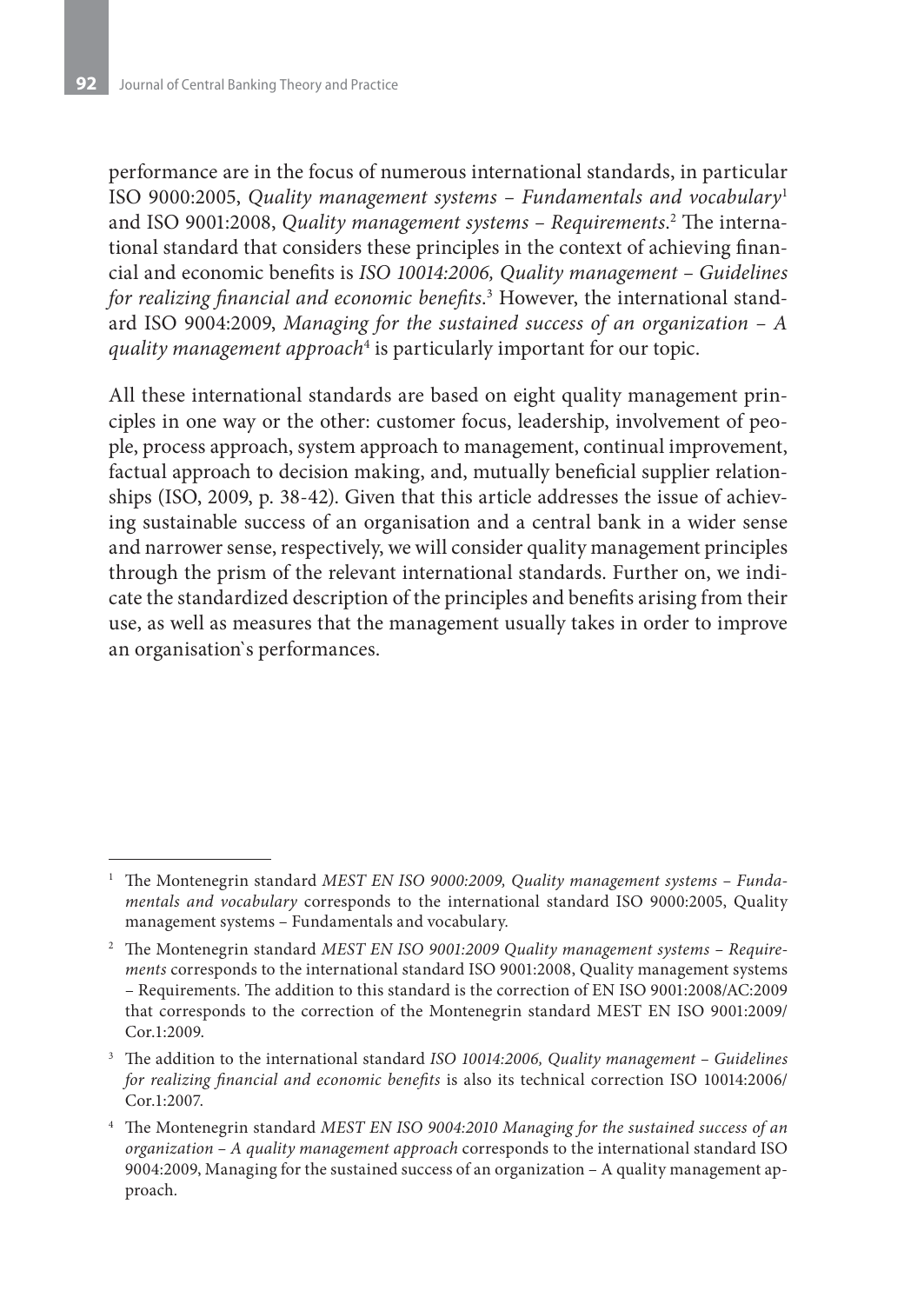#### **Figure 1: Overview of eight quality management principles based on the international standard** *ISO 9004:2009, Managing for the sustained success of an organization – A quality management approach***.**



(Source: Luburić, R. (2010). *Umijeće uspješnog upravljanja, Zasnovano na svjetskoj teoriji i praksi upravljanja ukupnim kvalitetom*, p. 43.)

As it can be seen in Figure 1, the network of principles makes up a polycentric system which starts with customer focus, and then continues with leadership, involvement of people, process approach, system approach to management, evidence-based decision making, and ending with relationship management. In this consistent network system, all the aforesaid principles are both individually and jointly very important for the management success and they achieve full effectiveness and efficiency when they act together, which means acting in a harmonious, synchronized, and synergistic manner. Failure to follow any of these principles and its requirements jeopardizes the entire management system.<sup>5</sup>

Quality management principles given in the international standard *ISO 9001:2015*, *Quality management systems – Requirements*significantly differ from the previous version, both in the formal and substantive terms. Unlike earlier international standards, this standard identifies seven quality management principles: customer focus, leadership, engagement of people, process approach, improvement, evidence-based decision making, and, relationship management (ISO, 2015, p. vii).

<sup>5</sup> For more details see: Perović, M. & Krivokapić, Z. (2007). *Menadžment kvalitetom usluga*, p. 92.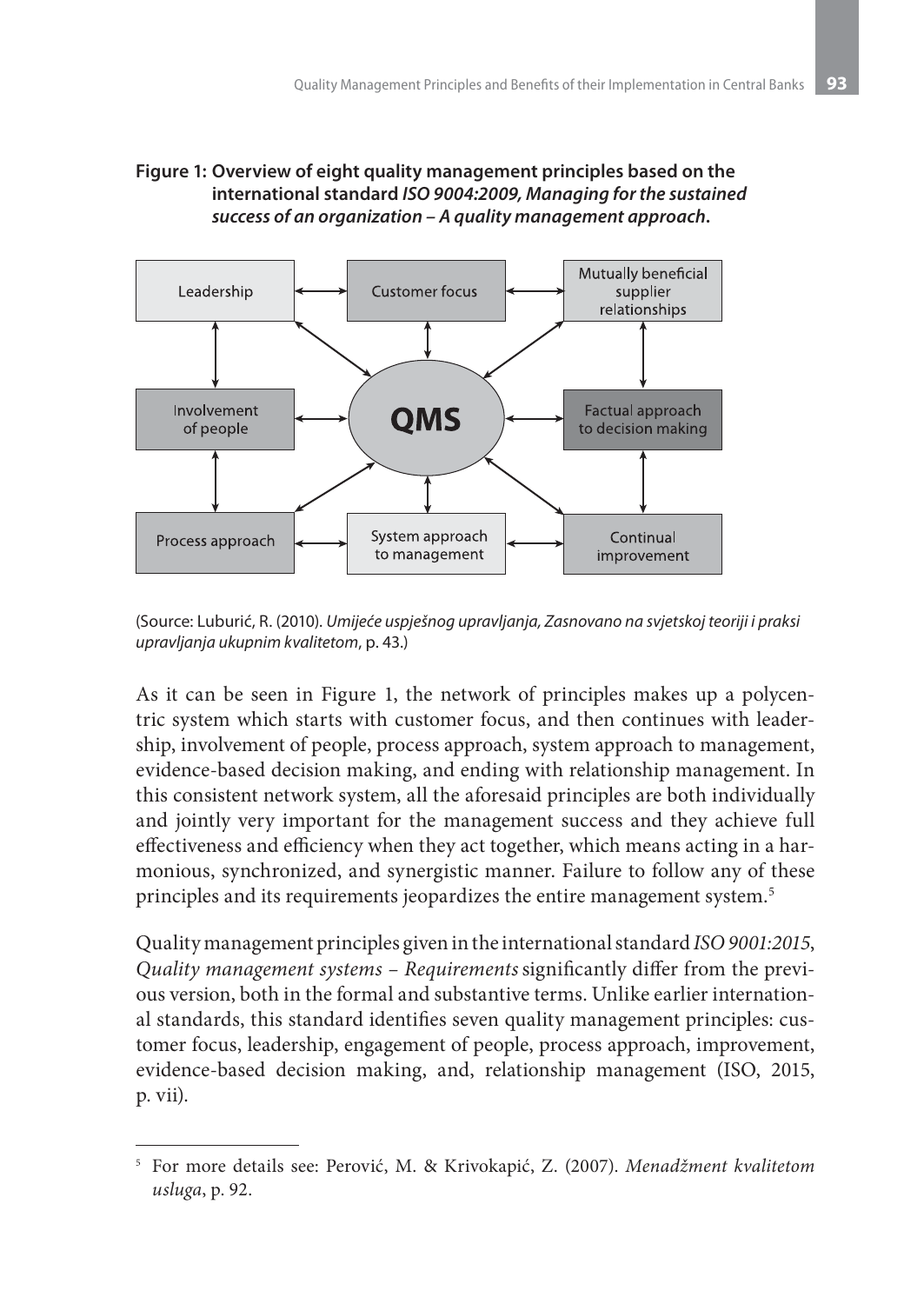

#### **Figure 2: Overview of seven quality management principles based on the international standard ISO 9001:2015.**

As seen in Figure 2, the key difference in relation to other standards is that this standard does not accentuate the principle of system approach to management as it considers it a part of the process approach, as well as of the other quality management principles. However, that is not all. A significant difference in the principles that used to be designated as "Continual improvement" and "Mutually beneficial supplier relationships" is that they are now referred to as "Improvement" and "Relationship management", respectively. We will see where these differences are reflected further on as we analyse each of the seven principles individually, both in their original format and in terms of benefits of their implementation in central banks.

The spectrum of implementation of quality management principles in central banks is rather wide, both individually and as a whole. However, let us first see how central banks can be defined as that could facilitate the identification of potential areas of implementation of these principles.

The *International Monetary Fund* (IMF) characterizes central bank as the national financial institution that exercises control over key aspects of the financial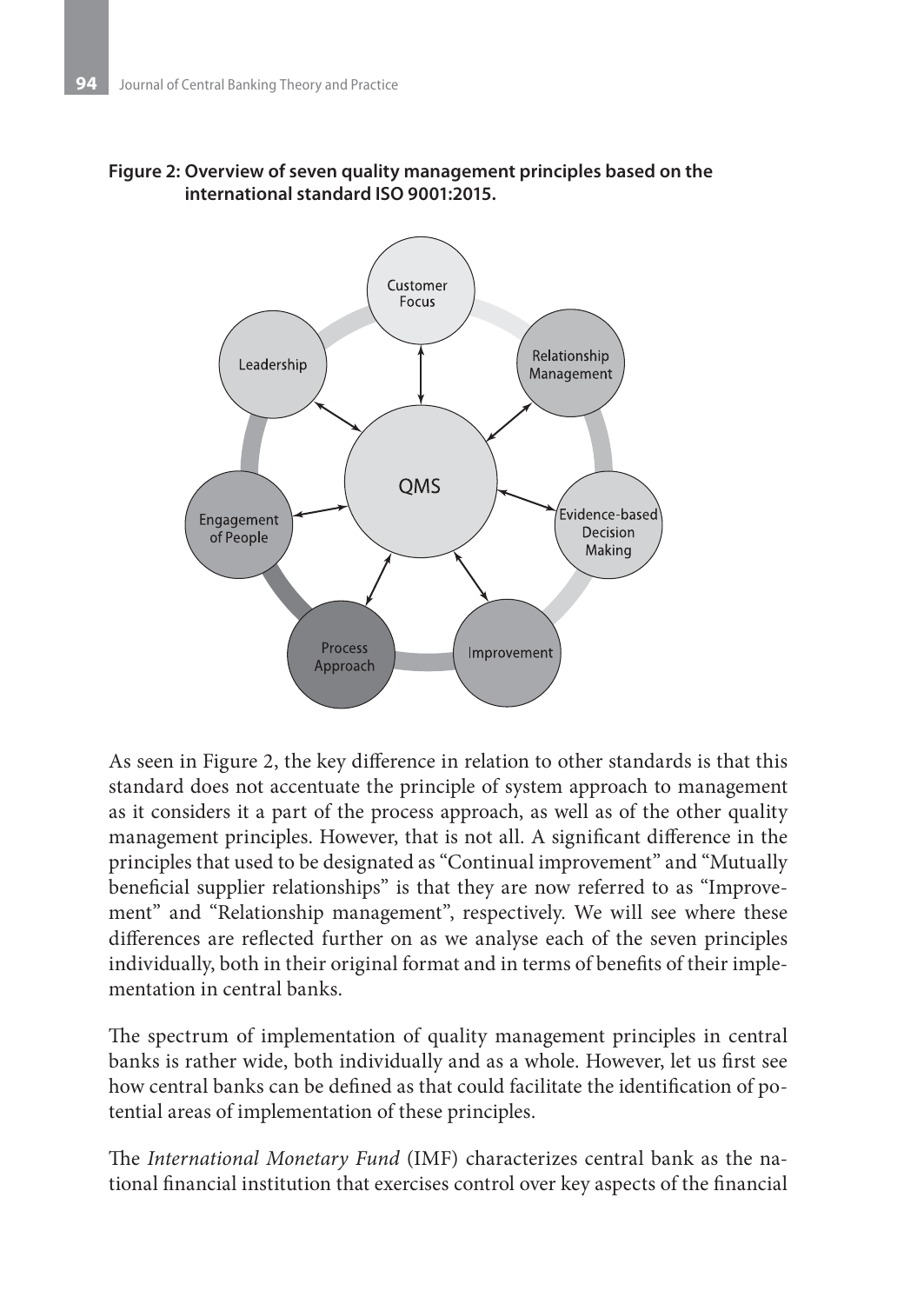system and carries out such activities as issuing currency, managing international reserves, transacting with the IMF, and providing credit to other depository corporations. In a wider sense, central bank involves the currency boards, as well as government-affiliated agencies that are separate institutional units and primarily perform central bank activities (this type of central bank is usually called payment or monetary authority) (IMF, 2000). However, some common characteristics can be drawn from numerous definitions given in economic dictionaries and encyclopaedias, professional literature, and prescribed institutional norms that basically define central bank as the supreme monetary institution that can perform a series of different functions and which has the monopoly over currency issue, with the primary objective of maintaining price stability in a narrow sense and financial stability in a wider sense.

In practice, however, central bank objectives are defined in very different ways although they mostly come down to price stability.

The main objective of the *European Central Bank (ECB)*, for example, is price stability that is considered to be reached if the rate of inflation, measured by the Harmonised Index of Consumer Prices (HICP) is below, but close to, 2% over the medium term. Also, without prejudice to price stability, the ECB should support the general economic policies in the EU with a view to contributing to the achievement of full employment, balanced and non-inflationary growth, high level of competition, and convergence of economic performances. The objective of the U.S. *Federal Reserve (FED* is maximum employment, stable prices, and moderate long-term interest rates. The *Bank of England*`s objective is to deliver price stability and support the HM Government`s economic policy, including its objective for growth and employment (Fabris, 2006. p. 14).

The objective of the *Bank of Japan* is to issue bank notes and carry out currency and monetary control. The *Bank of Canada`s* objective is to regulate credit and currency in the best interest of the economic life of the nation, to control and protect the external value of the national monetary unity and to mitigate by its influence the fluctuations in the general level of production, trade, prices, and employment so far as may be possible within the scope of monetary policy instruments, as well as to promote economic and financial welfare of Canada. The objective of the *Sweden`s Riksbank* is the maintenance of price stability and the promotion of safe and efficient payment system.

The Croatian National Bank`s objective is the achievement and maintenance of price stability. Without prejudice to the main objective, the Bank should support the Government`s economic policy. The objective of the Central Bank of Bosnia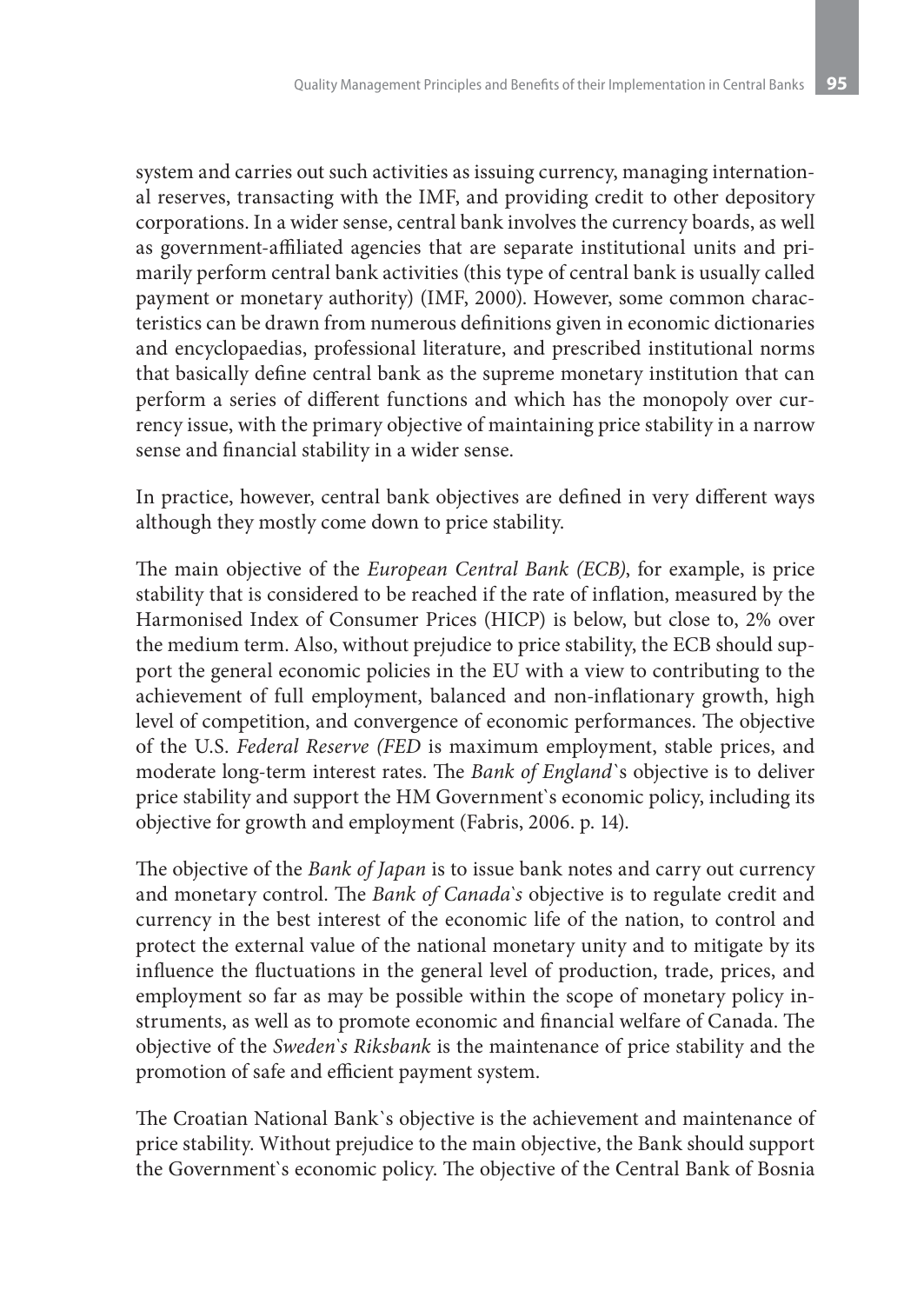and Herzegovina is the achievement and maintenance of stability of the domestic currency by issuing it according to the rule known as a currency board. The National Bank of Serbia`s objective is the achievement and maintenance of price stability. Due to its specific monetary system (euroisation), the Central Bank of Montenegro defines its objective in a different way – maintenance of financial stability. Also, it is to contribute to the achieving and maintaining of price stability (Fabris, 2006. p. 14).

After a brief introduction with the objectives of a selected number of central banks, let us get back to the quality management principles and opportunities for their implementation in this supreme monetary institution. As we have already said, the acceptance of quality management principles represents a strategic decision of top management. This confirms the connection between effective management and achievement of financial and economic benefits. Development of proper methods and tools fosters the development of a consistent system approach to setting up financial and economic objectives. Economic benefit is generally attained through effective management of resources and implementation of applicable processes for the improvement of common good and situation in an organisation, while financial benefit is the result of organisational improvements in monetary terms and it is realized by applying cost-effective management in the organisation.

Successful integration of the management principles relies on the application of the process approach and the Plan-Do-Check-Act (PDCA) methodology. This approach enables top management to assess requirements, plan activities, allocate appropriate resources, implement continual improvement actions and measure results in order to determine effectiveness. It allows top management to make informed decisions, whether they relate to the definition of commercial strategies, the development of a new product or the execution of financial agreements (ISO, 2006, p. v-vi).

After all the aforesaid, we can conclude that financial and economic benefits that could result from the implementation of the quality management principles in the financial system, and thus in central banks as well, could cover a series of very important elements of sustainable success in central banks such as: improved profitability, improved revenues, improved budgetary performance, reduced costs, improved cash flow, improved return on investment, increased competitiveness, improved customer retention and loyalty, improved effectiveness of decision making, optimized use of available resources, heightened employee accountability, improved intellectual capital, optimized, effective and ef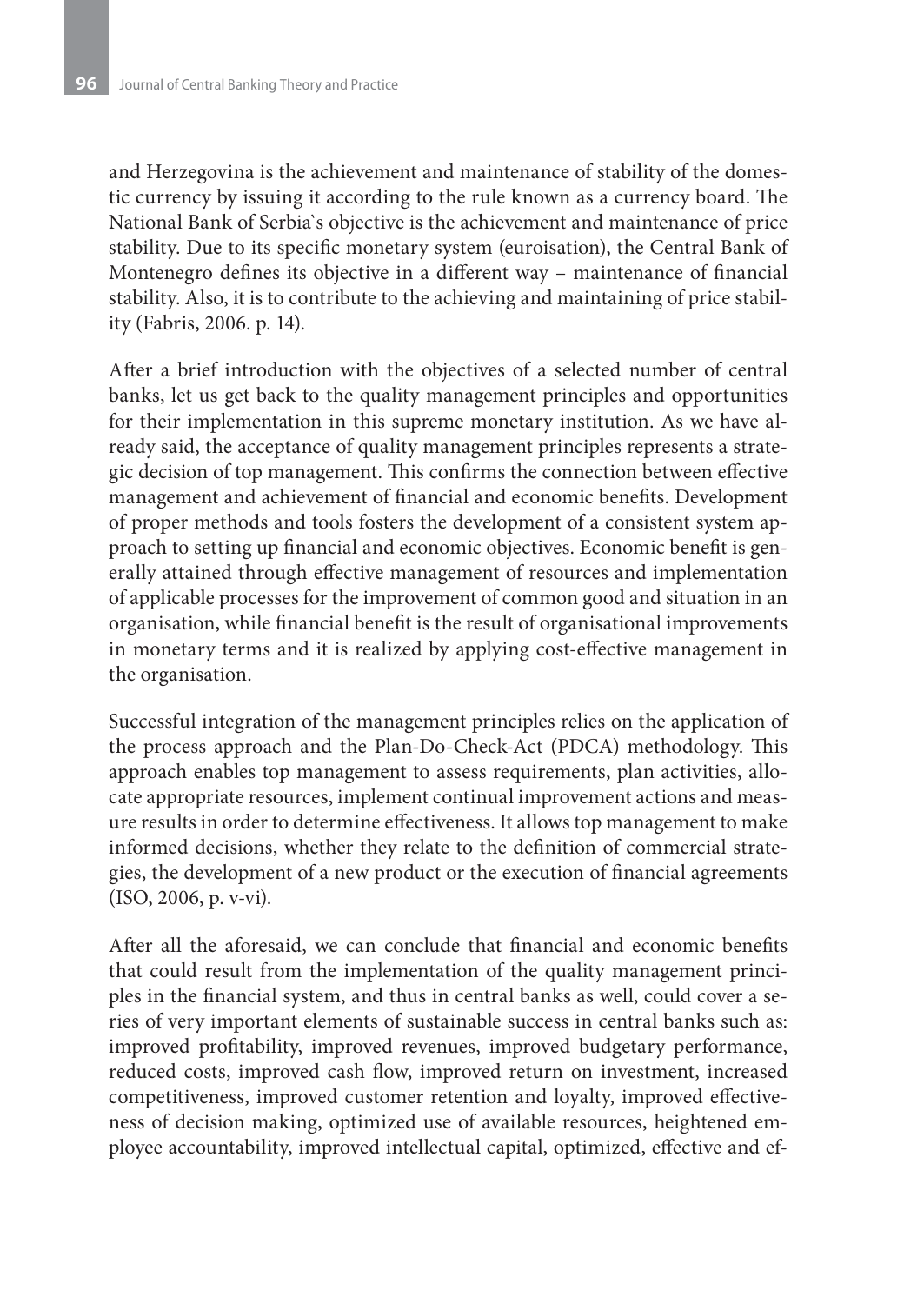ficient processes, improved supply chain performance, reduced time to market, and enhanced organizational performance, credibility and sustainability.<sup>6</sup>

However, in case of central banks, we should add that these quality management principles also contribute to the achievement of the main central bank mission – price/financial stability. Further on, we will address each quality management principle and try to identify their individual benefits.

# **2. Customer Focus**

"Customer focus" is the first quality management principle and one of the key factors of successful business. The international standard ISO 9004:2009 (ISO, 2009, p. 38) describes this principle as follows: *"Organizations depend on their customers and therefore should understand current and future customer needs, should meet customer requirements and strive to exceed customer expectations*." This standard identifies three key benefits of this principle: increased revenue and market share obtained through flexible and fast responses to market opportunities, increased effectiveness in the use of the organization's resources to enhance customer satisfaction, as well as improved customer loyalty leading to repeat business.

Application of the "Customer focus" principle could lead to significant results in research and understanding customer needs and expectations, ensuring that the objectives of an organization are linked to customer needs and expectations, communicating customer needs and expectations throughout the organization, measuring customer satisfaction and acting on the results, systematically managing customer relationships, ensuring a balanced approach between satisfying customers and other interested parties such as owners, employees, suppliers, financiers, local communities and society as a whole (ISO, 2009, p. 38).

Putting customers in focus has been the main idea behind the entire way of observing quality. Quality has been the foundation and customer focus the basis of the entire concept of quality management, whereby the concern has always

<sup>6</sup> International standard *ISO 10014:2006, Quality management – Guidelines for realizing financial and economic benefits* refers both to the public and private sectors and it can be a useful guideline regardless of the staffing, product diversity, income, process complexity or the number of locations. It also provides support to the public and government organisations in facilitating sustainable economic growth and progress.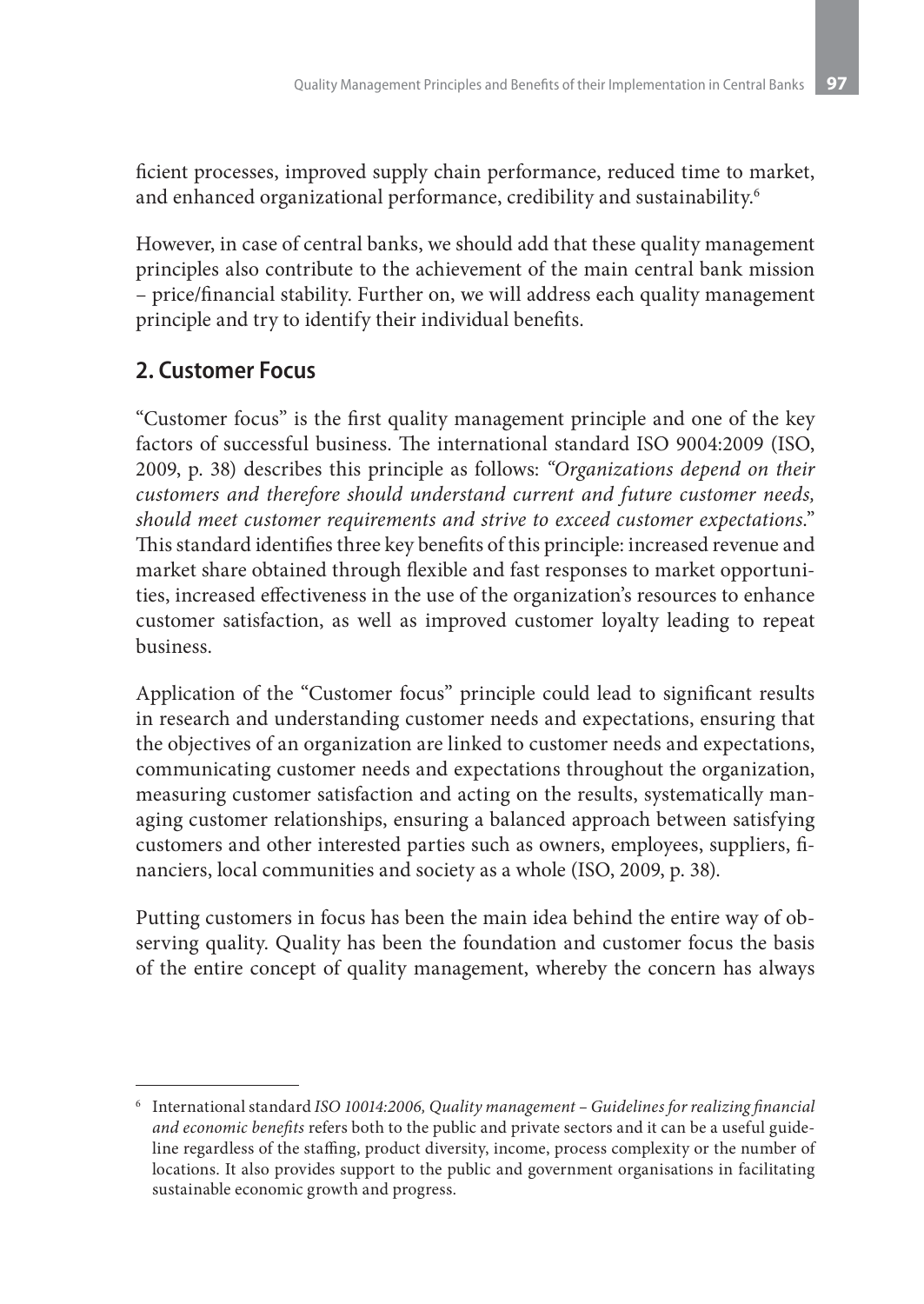been of what customers think of the quality of products and services<sup>7</sup> and not what others think. With time lapse, it has become more apparent that in order to achieve a sustained success, an organisation should not necessarily be preoccupied with customers only (although they have remained most important) but due consideration should be given to other interested parties as well. In the process of attaining sustained success, interested parties take special place as they, as we already know, also have their own needs and expectations that should be adequately met.

The importance of this was also recognized in the standard that deals with the sustained success of an organisation. In a nutshell, it identifies the most important needs and expectations of interested parties. For example, while the main customer needs and expectations involve product quality, price and deliver performance, the most important needs and expectations of owners/shareholders are profitability and transparency. People in an organisation have the need for good working environment and job security, expecting also proper recognition and award for their work. Suppliers and partners focus on mutual benefits and continuity. Society, however, has the need for environmental protection and also expects ethical behaviour and compliance with laws and regulations (ISO, 2009, p. 3).

As we have already said, the primary focus of quality management is to meet customer requirements and to strive to exceed customer expectations. Sustained success is achieved when an organization attracts and retains the confidence of customers and other interested parties on whom it depends. Every aspect of interaction with customers offers possibilities of creating added value for them, whereas understanding current and future needs of customers and other interested parties contributes to sustained success of an organization.

As per quality standards, customer can be identified as a person or an organisation that receives a product or a service. Let us clarify this statement. The term "customer" can cover, for example, a consumer, client, end-user, retailer, but also inputs for the internal process, beneficiary, purchaser, and others. As for the organisation, its customers can be internal or external, depending on whether they are inside or outside the organisation. An output of every internal process is an

<sup>7</sup> The international standard *ISO 9001:2015* standard makes reference to "products and services" that cover all categories of output categories (hardware, services, software, and processed materials). Specific reference to "services" is meant to emphasize the differences between products and services. The characteristic of services is that at least one part of output is realized on interface with the customer. For a better understanding of these terms, output is the same as process result, whereas interface implies component links between two or more separate sub-systems (ISO, 2015, p. 21-22).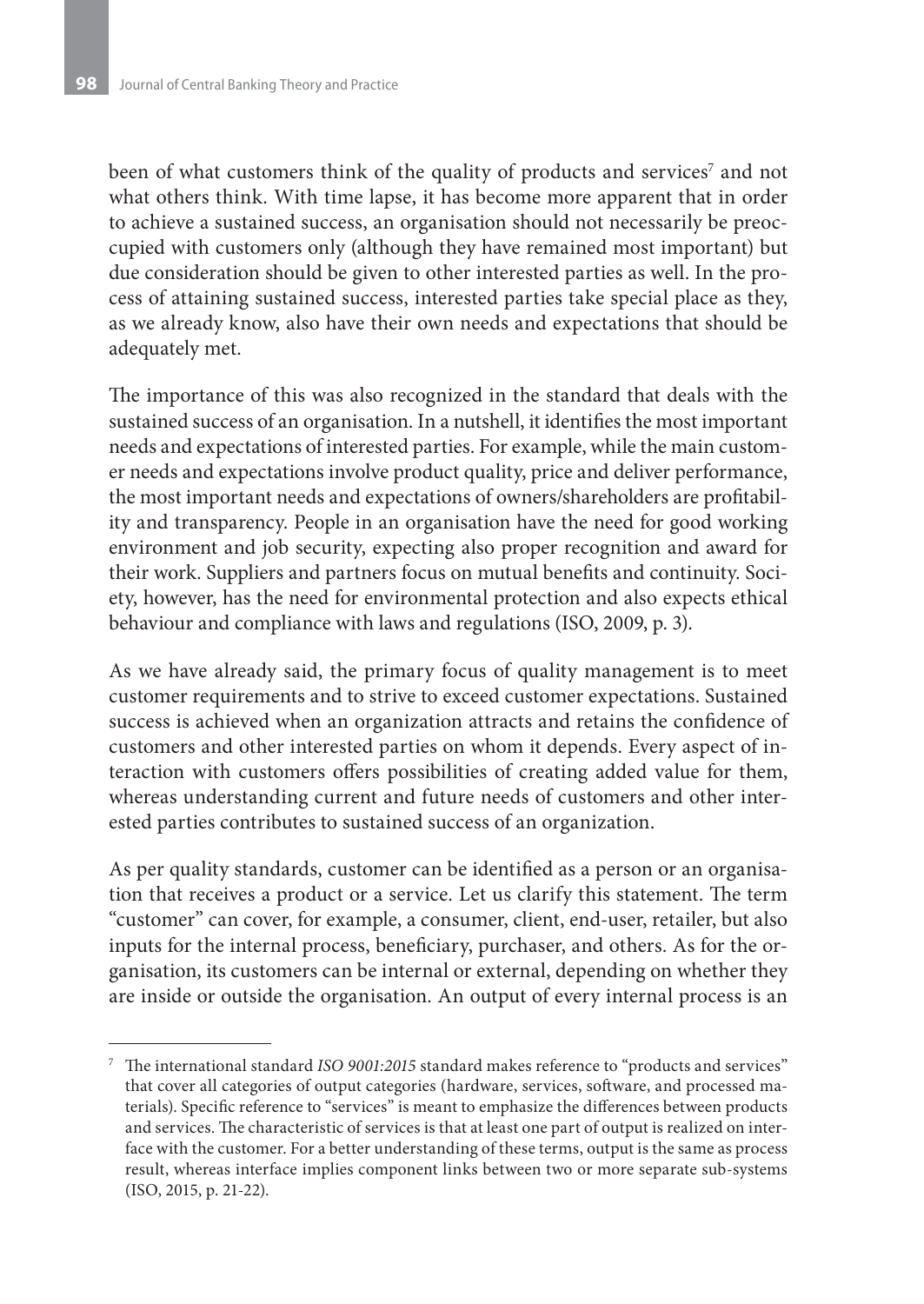input for the next process, and the next process is internal customer of the previous process.

Communication with both customers and other interested parties is important for achieving sustained success of an organisation. An organisation needs to establish processes for the communication with customers concerning the information on products and services, as well as inquiries, contracts or handling orders, including any changes thereof. In addition, this communication also has to serve the customers to communicate their opinions, perception, and objections as well.

Applying the "Customer focus" principle of quality management and the PDCA methodology of continual improvement generates numerous significant benefits such as: improved profitability, increased competitiveness, improved customer retention and loyalty, improved supply chain performance, reduced time to market, as well as enhanced organisational performance, credibility, and sustainability (ISO, 2006).

 When it comes to central banks, this principle is extremely important although central banks do not have individual customers as is the case with financial institutions (such as banks) or some production companies. However, end-users of central bank services is the public, that is, all citizens and all companies because central bank has to ensure price stability that is the main prerequisite for the development of both businesses and economy. Therefore, this principle is of great importance for central banks since its implementation largely affects the extent to which other institutions will be efficient in following this principle in their day-to-day operations.

# **3. Leadership**

This quality management principle is of key importance for achieving sustained success of every organisation, including central banks. In order to fathom the essence of leadership, we should first try to properly define it, which is far from being an easy or simple task. Leadership is such a complex concept that there is no universal definition that could cover all that make its essence. Although it has been the top topic discussed and written about, the question that keeps resurfacing is – what leadership really is? This is best illustrated by the fact that there is still no complete, comprehensive and definitive answer about this phenomenon and there can hardly be any. Maybe this is because everyone has their own view on leadership, same as when it comes to other similar phenomena such as democracy, peace and love.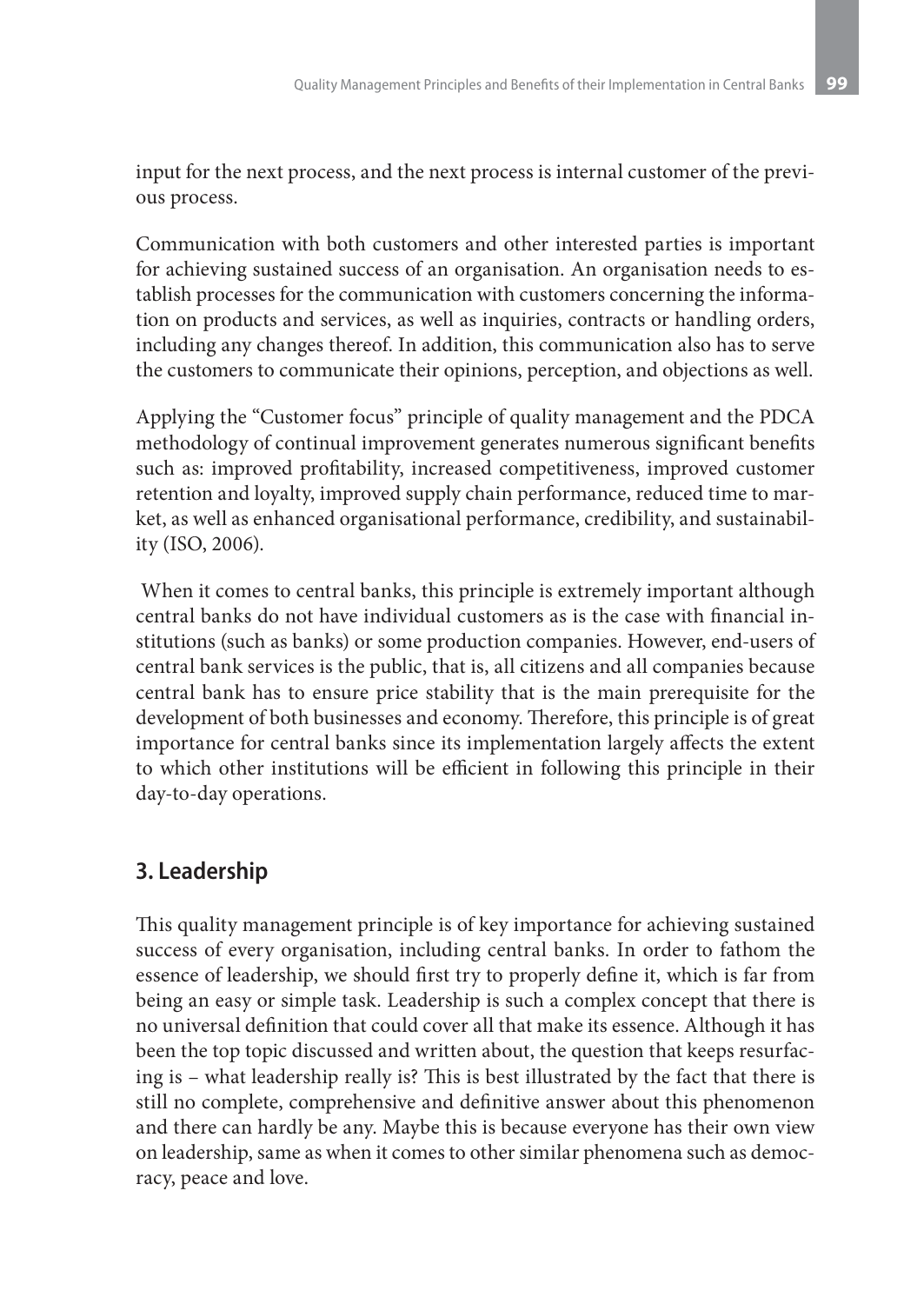The eminent American experts and writers of numerous papers in this field, Tom Peters and Nancy Kimball Austin, believe that leadership is crucial to the success of an organization, that it must be established at all levels of the organization, and that it must involve a wide range of very important and very sensitive variables. For these top researchers, leadership means "*vision, cheerleading, enthusiasm, love, trust, verve, passion, obsession, consistency, the use of symbols, paying attention as illustrated by the content of one's calendar, out and out drama (and the management thereof), creating heroes at all levels, coaching, effectively wandering around, and numerous other things.*" (Dent, 2006, p. 6). A famous American scholar, Professor Warren Bennis, described leadership as "the capacity to translate vision into reality." This world-renowned author of numerous books on leadership astutely noted the essential difference between managers and leaders: "Managers do things right. Leaders do the right things." And how much he believed in the strength and power of leadership is best supported by his statement: "If you have to choose only one element to make a company better, then it is certainly leadership".8

Indeed, leadership is a driving force of success whose power lies largely in the ability of leaders to "bestow their dreams" to people, as well as to master their own and other people`s emotions. Leadership is, in fact, the art of mobilizing people to be selfless and to struggle to realize their common aspirations with fervour. Such liberated and creative energy, if effectively and efficiently managed and used, always gives certain results and often leads to the attainment of set goals. Scholars have singled out several key components that can help to review and define leadership in a holistic and comprehensive manner. All these components are organically related and interdependent, and boil down to the fact that leadership is a process, that it exercises influence, that leadership arises in the context of a group, and that leadership involves goal attainment. Based on these claims, leadership could be defined as "a process whereby an individual influences a group of individuals to achieve a common goal." (Northouse, 2008, p. 1-2).

The international standard ISO 9004:2009 demonstrates the quality management principle by indicating what leaders should be doing: *"Leaders establish unity of purpose and direction of the organization. They should create and maintain the internal environment in which people can become fully involved in achieving the organization's objectives.* The same standard also defines three key benefits from this principle that could come down to this: people will understand and be motivated to achieve general and particular goals of an organisation, activities are

<sup>8</sup> http://www.fms-tivat.me/predavanja4god/Nauticki\_turizam9.pdf.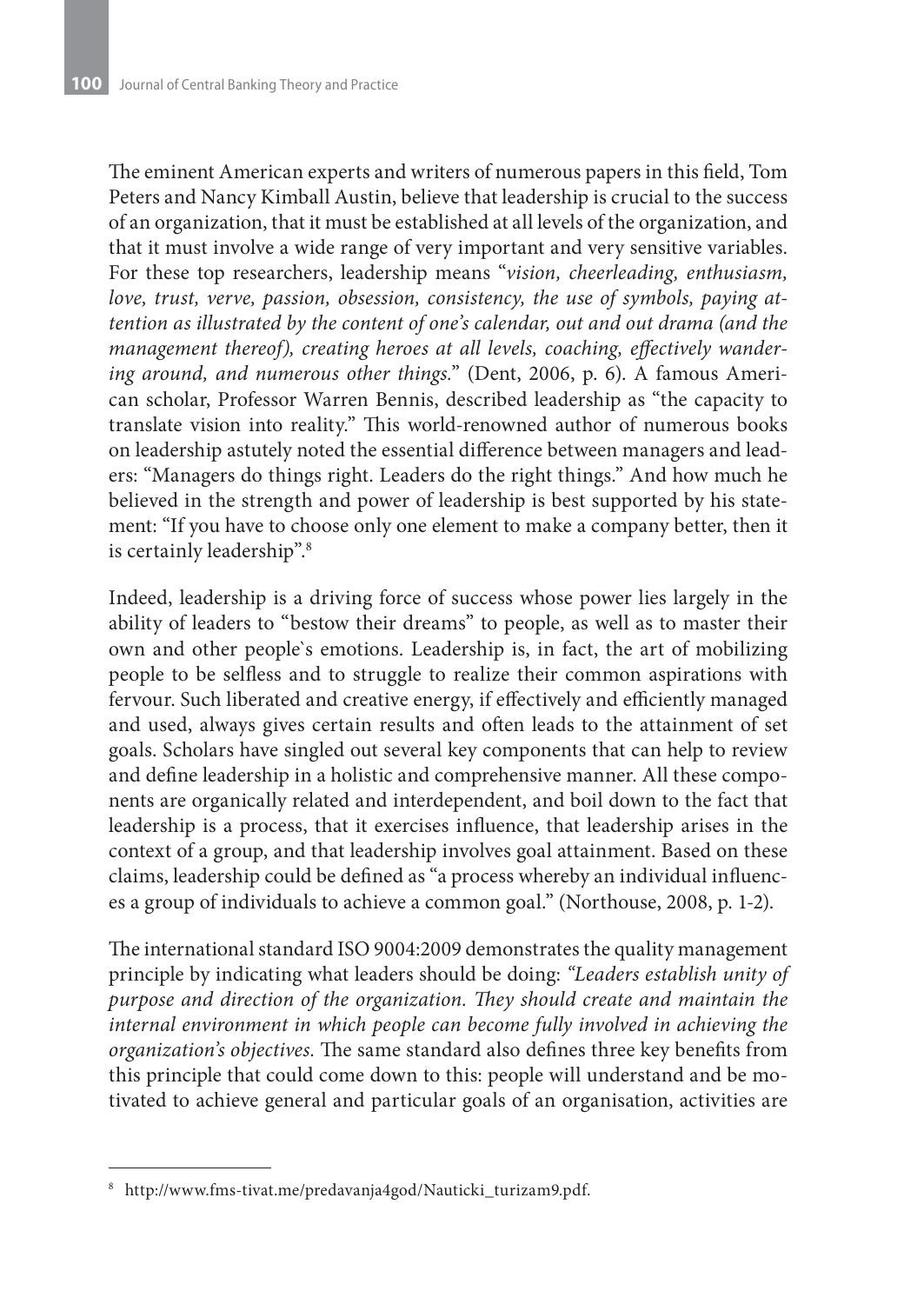valued, harmonized and applied in a unique manner, and inadequate communication between various levels in the organisation is to be reduced to minimum.

Application of the leadership principle is necessary for the purpose of attaining a sustained success of an organisation as it leads to numerous positive effects such as taking into consideration the needs of all interested parties, including customers, owners, employees, financiers, local communities, and society as a whole. It also leads to establishing a clear vision of the organisation`s future, setting general and specific objectives, creating and maintaining shared values, righteousness, and ethical models at all levels within its framework, leading also towards the establishment of confidence and elimination of fear, provision of necessary resources, training and freedom to employees so they could act responsibly and reliably. The leadership principles could lead effectively towards inspiring, encouraging and recognizing people`s contribution, which is very important in achieving sustainable success (ISO, 2009).

Pursuant to ISO 9001:2015 (ISO, 2015, p.3), top management is to demonstrate leadership and commitment with respect to customer focus by ensuring that: customer and applicable statutory and regulatory requirements are determined, understood and consistently met, the risks and opportunities that can affect conformity of products and services and the ability to enhance customer satisfaction are determined and addressed, as well as the focus on enhancing customer satisfaction is maintained. Leaders at all levels establish a unity of purpose and direction and create conditions in which people are engaged in achieving quality objectives of the organization. Creation of the unity of purpose, direction and engagement enable the organization to align its strategies, policies, processes and resources to achieve its objectives.

Leaders in various organisations have different goals but they are all measured by the same yardstick – the level of achievement of what has been planned. Organisations need effective leaders that develop team work and fulfil their objectives, as demanded and expected by their followers. There is no good leader without a good team. The type of leadership that could respond to the needs and expectations of this management principle is *team leadership.* This type of leadership, however, is very complex, primarily because there are no simple recipes for team success.

Team leaders must learn to be open and objective when identifying and considering team problems, as well as in the process of implementation of the team objectives. It is important to underline that these key functions should not be solely performed by the leader but also by more experienced team members in order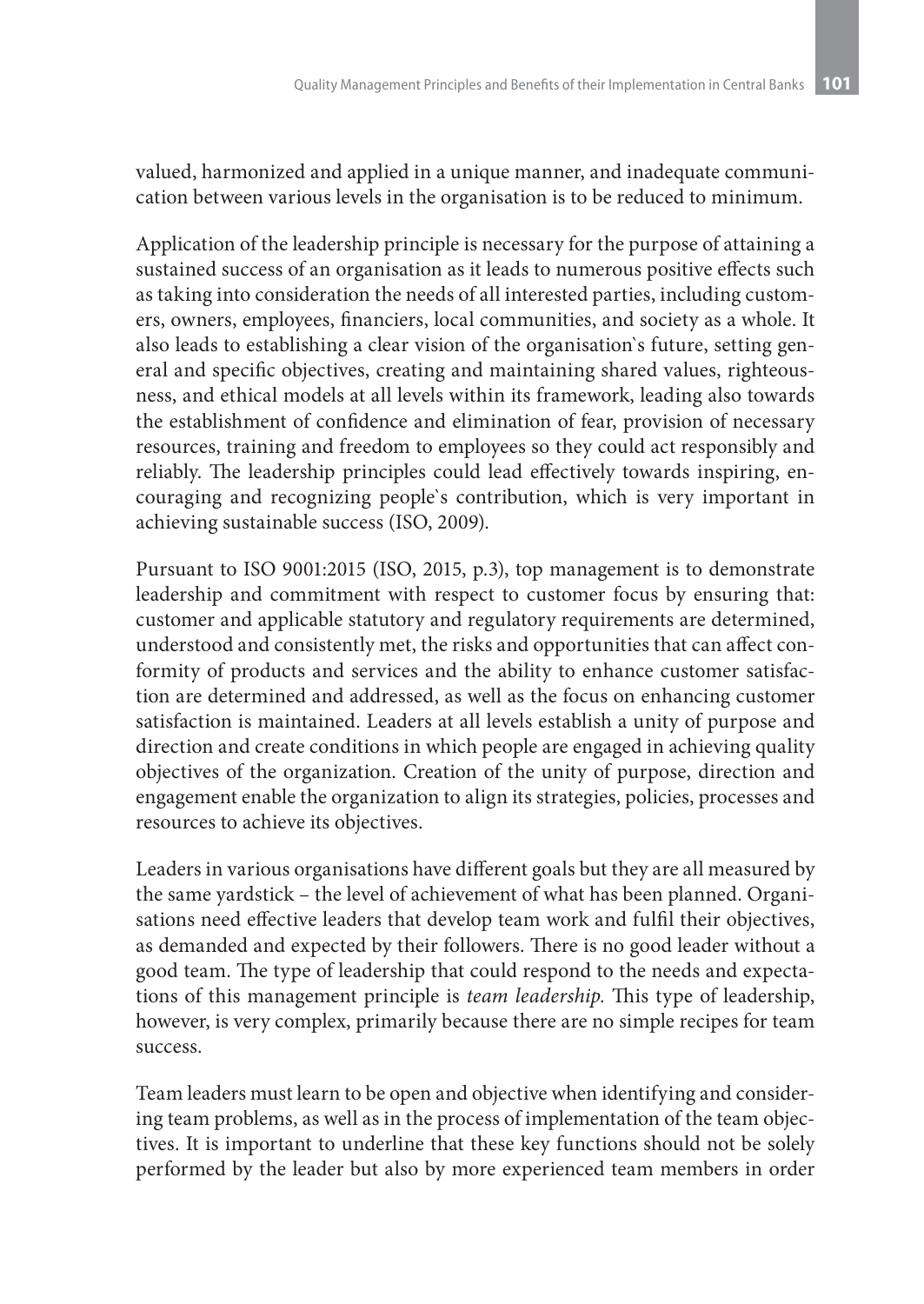to stimulate their responsibility and leadership behaviour. As long as the team`s most important needs are met, leadership is considered to be effective, regardless of being manifested by the leader himself or by certain team members. The key claim from the functional aspect is that the "leader is to do whatever is necessary to take care of unmet needs of the group. As long as the group members are taking care of most of the needs, then the leader has to do very little." (Northouse, 2008, p. 148).

The key characteristic of team leadership is mutual confidence and respect. A team leader always has confidence in, and respect for, the people in his team. He sets flexible goals for his people, adjusts the pace, intensity, and rhythm, he stands ready to take personal responsibility for the team`s results, gives constant feedback, and acts as a team coach to his people. The team leader adapts his authority to team work and team spirit and he does not mind doing that as he is capable of recognizing the moment when to leave independence to his team and when to engage actively and act effectively and efficiently. And maybe the most important thing is that a leader learns together with his team and followers, and the learning is based on requirements, needs, and expectations of users and other interested parties.

Essentially, the role of team leaders is different from their traditional roles. The attention of the leaders of the team in today's business circumstances should focus on two priorities: managing external constraints affecting the team and facilitating team process. It is not a small challenge for the top management to learn how to become effective team leaders because it implies that they have to learn skills such as patience to convey information, to trust each other, that they are able to give up the role of the authority, as well as to build the capacity to recognize the moment when to intervene.

For someone to be a successful leader it is very important to have emotional intelligence. Well-known American professors and researchers, *Daniel Goleman*, *Richard Boyatzis, and Annie McKee* indicate that for a success, it is no longer sufficient to have a high IQ. Without emotional intelligence, one can be a good analyst, an intelligent manager, have great ideas and personal relationships but simply fail being a good leader. As these authors argue, emotions are extremely important for management of an organisation (as, indeed, for everything else as well) where "primal leadership" is the most important dimension that largely determines "whether a leader's other efforts take off or go awry."9

<sup>9</sup> For more details see: Goleman, D; Bojacis, R. & Maki, E. (2006). *Emocionalna inteligencija u liderstvu, Naučite da emocionalno inteligentno rukovodite*; Goleman, D. (2014). *Emocionalna inteligencija*.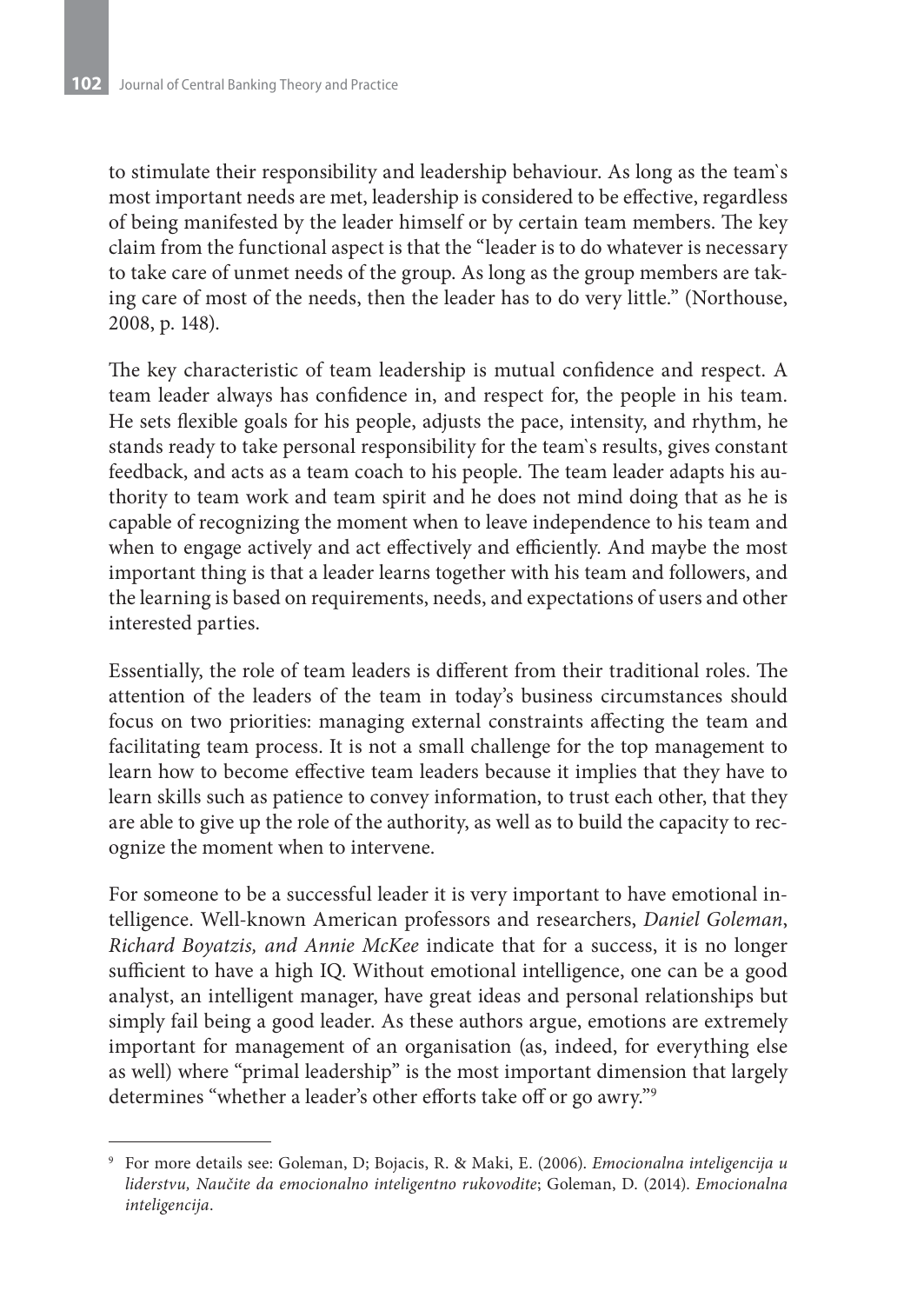*Daniel Goleman* went a step further in his research, stepping into biology and neuroscience to discover that "we are wired to connect" and that this has a profound influence on our relations in every sphere of our lives. And much more than we are aware, our everyday encounters – with our parents, spouses, bosses, colleagues, like-minded people and opponents, and even strangers – shape our brain, either in a good or a bad way, affect our bodies on the cellular level, all the way to our genes. In his book on social intelligence, *Goleman* explores this "new science" by pointing to its astounding implications to our interpersonal world. Our reactions to others, and their reactions to us, have a far-reaching biological impact as they send out "cascades" of hormones that regulate everything from our hearts to our immune systems, "making good relationships act like vitamins—and bad relationships like poisons." This eminent scientist warns that we can "catch" other people's emotions the way we catch a cold, and the consequences of isolation or persistent social stress can be life-shortening. It is very important that we, as human beings, have a built-in bias toward empathy, cooperation, and altruism – provided we develop the social intelligence to encourage these capacities in ourselves and others."10

Besides emotional and social intelligence, another leadership concept has attracted attention more recently. Two respectable professors from the Harvard Business School, *Anthony J. Mayo and Nathan Noria* (2006, p. 8), introduced another concept in leadership and called it *contextual intelligence*. If *Goleman*, *Boyatzis, and McKee* showed that emotional intelligence is of key importance for leadership and that it is actually "winning over" people and allowing them to "win you over", contextual intelligence goes a step further to grasp and tackle all social, economic and other factors in the environment that affect the organisation`s selected course of action.

Why mention all this? Because context is very important for the attainment of a sustained success of an organisation. This is specifically indicated in the international standard *ISO 9001:2015*. While this standard considers context in the sphere of business environment, in contextual intelligence, it remains in the area of thinking and preventive actions. No matter how we look at it, context is of vital importance as it shapes the structure of opportunities at a certain point in time. It seems that contextual essence, in fact, is the understanding of how to have the sense of contextual timing and opportunities it provides. This sense is what we see as contextual intelligence - a profound sensitivity to contextual factors at the macro level in creating, developing or transforming business and achieving

<sup>10</sup> For more details see: Goleman, D. (2007). *Socijalna inteligencija, Nova nauka o ljudskim odnosima.*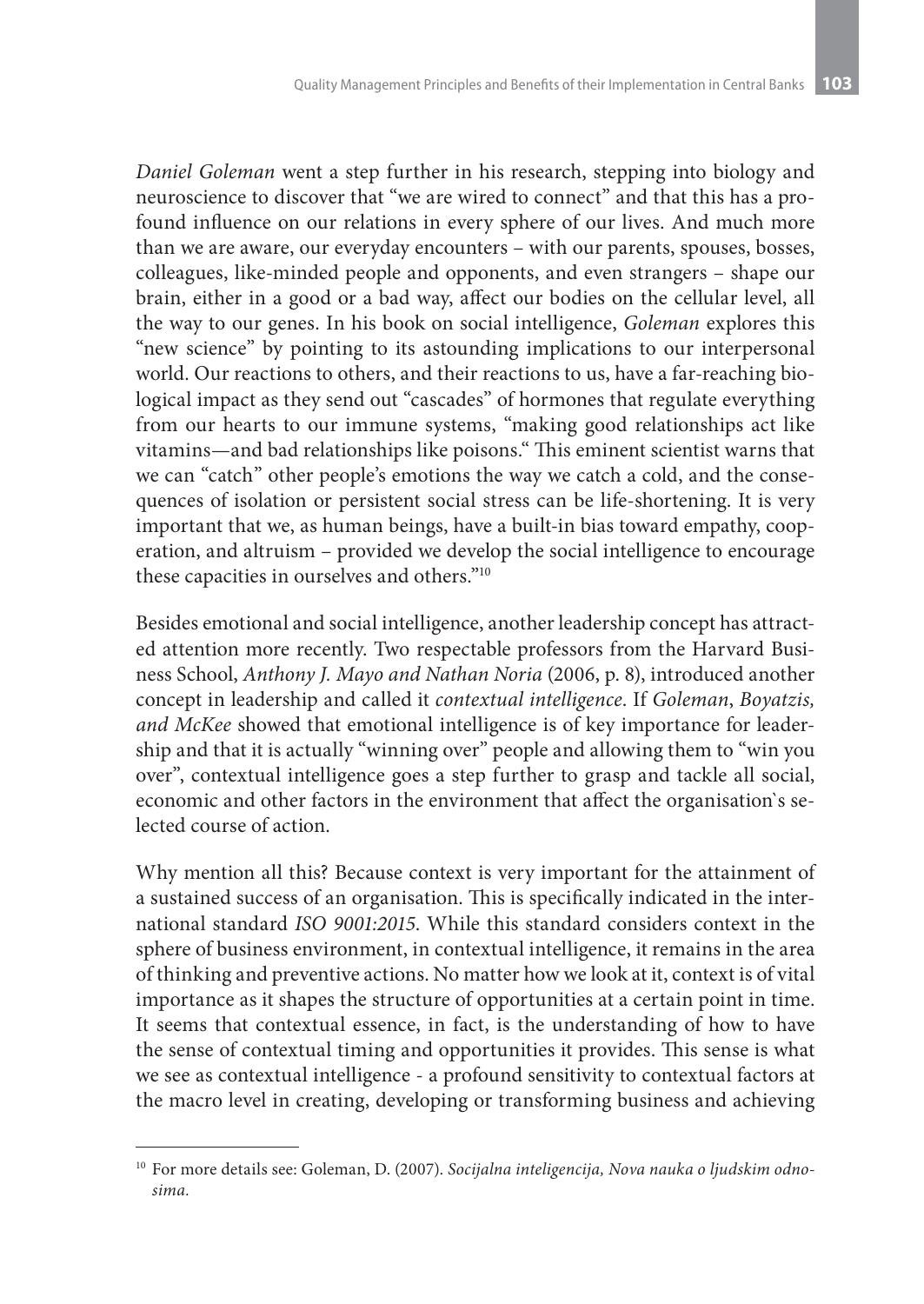sustained success. In their book on contextual intelligence called "*Their Time"*, Mayo and Noria write, among other things, about giants of the business world who had contextual intelligence and the ability to apply it in practice. Many of those giants had exceptional personal characteristics (willingness to take risks, a clear vision, thirst for innovation, infectious charisma, and the like), but these qualities were not critical for their success as was their ability to know when to apply them in a particular contextual framework (Mejo & Noria, 2006, p. 437).<sup>11</sup>

Finally, it is not difficult to conclude that none of the business world giants was a pauper. This means that these people needed something else to achieve success and maintain sustained success. First of all, it is financial intelligence that leaders must possess in order to understand what the language of the financial world. The book of top U.S. financial experts, Karen Berman and Joe Knight, "*Financial Intelligence"*, reflects the fact that everyone in an organization works better when they understand how to measure financial performance and how they can affect its performance. Berman and Knight (2007, p. 16) found that "it isn't some innate ability that you either have or don't have... Financial intelligence is no more than a set of skills that must be, and can be learned."

However, even if a leader had a remarkable level of emotional, social, contextual and financial intelligence, a leader is not a leader without power. Where does he draw this power from? A leader`s sources of power may come from his legitimate power (as a result of the position he has in an organisation), coercive power (through his authority to control and sanction), power to reward (rewards and benefits), professional power (influence based on expertise, special skills and knowledge) and the reference power (power that promotes based on the fact that a person has desirable resources or personal traits).

In nowadays uncertain environment, one of the main abilities of a leader is to gain trust and credibility. The main component of credibility is honesty. While credibility is the degree to which followers consider someone honest, competent, and capable of inspiring others, trust is the believing in integrity, character, and capabilities of a leader. The trust concept refracts through five dimensions: integrity (honesty and sincerity), competence (professional and interpersonal skills),

<sup>&</sup>lt;sup>11</sup> Mayo and Noria relate *contectual intelligence* to the manner in which business executives reacted to contextual factors at the macro level (government interventions, global developments, demographics, social practices, technology, and labour force) in business design, development or transformation. In his book *The Triarchic Theory of Human Intelligence* (Viking, New York 1988), Robert J. Sternberg defines contextual intelligence as "mental activity directed toward purposive adaptation to, selection and shaping of, real-world environments relevant to one's life".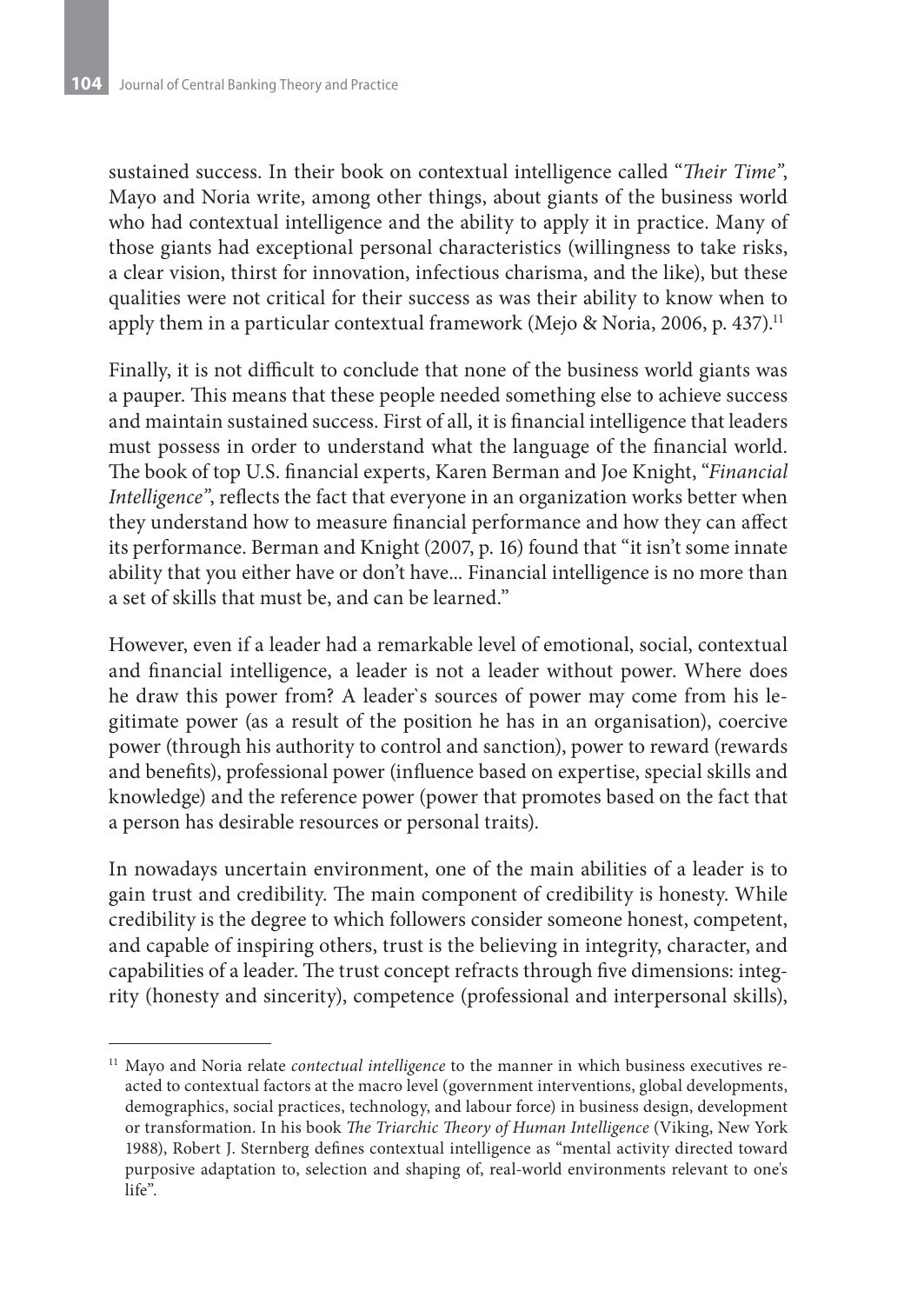consistency (reliability, predictability, and good judgement in handling situations), loyalty (desire to protect a person, both physically and emotionally), and openness (desire to share ideas and information freely).

What is particularly important in leadership, especially in team leadership, is organisational culture because it affects an organisation`s strategies (defining of the area of business, selection of objectives and strategies), determines its ability to change in order to adapt to the environment, represents its coordination mechanism, and it can be a very efficient mechanism of control of employees` behaviour and it is also a good motivator. National culture, on the other hand, significantly affects the leadership style because it determines the followers` attitude towards the leader.

We should add here that it is not easy to be a leader, especially a team leader. The one who tries to do everything alone and take all the credits for that will never be a good leader. A good leader is the one who works to make himself replaceable whilst ensuring that it is almost not felt in an organisation`s key processes. A leader has to have many traits that are more than difficult to be found in one person alone such as physical qualities (health, vitality, behaviour, moves, gestures), mental qualities (judgement, mental strength, ability to understand and learn, adaptability), moral qualities (energy, strength, willingness to take responsibilities, initiative, loyalty, tactfulness, dignity) and who know what else because sometimes even all these traits are not enough.

Leaders are usually characterized by motivation, energy (enormous desire for success, ambition, initiative), honour and moral integrity (reliability, confidence), self-esteem (believing in their own values), cognitive abilities (ability to accept, process, and interpret a great deal of information), creativity (originality), desire for leadership (willingness to become a leader), flexibility (ability to adapt to various situations). Leaders also have some other features that are not usually found in ordinary people. Those are motivation to persevere in attaining objectives, voracious desire to lead and influence people, integrity that implies desire to turn words into actions, self-esteem that makes others have confidence in him, intelligence that usually consists of the ability to process information, address problems and find solutions, and especially emotional and contextual intelligence…

Organisation whose objective is to attain a sustained success should create opportunities for leadership and install it at all levels. Top management must show leadership and commitment to the quality management system by taking all that is necessary for its full effectiveness and efficiency. It has to show both leadership and commitment with regard to customer focus by ensuring that customer re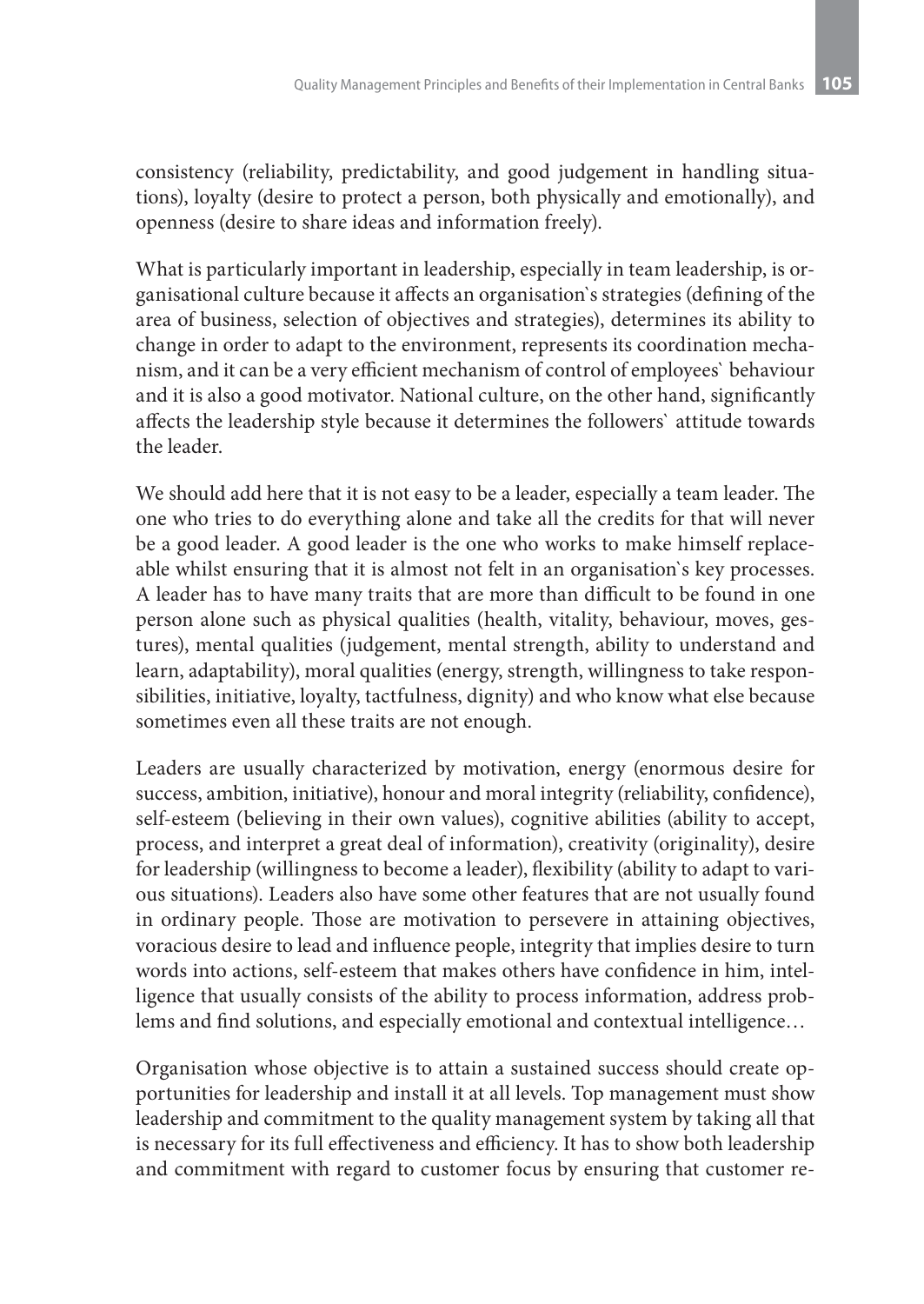quirements and statutory and regulatory requirements are determined and met, that risks and opportunities that that could affect the conformity of products and services, as well as enhance customer satisfaction are determined and addressed (ISO, 2015).

Top management should encourage and promote team work yet avoid "suffocating" inventiveness, creativity, and individuality. What always has to be borne in mind is that team leadership flies on the wings of synergy and joint actions, which is a great driving force and energy both for achieving and maintaining success. A win-win situation where both needs and expectations of interested parties have been met is always better than the one where only some win. Unfortunately, there is more than a few number of organisations where leadership is just a dead letter and sooner or later they find themselves in the lose-lose situation.

Leadership, as one of the most important quality management principles, is the core of effective and efficient management of central banks as well. By applying this principle and the PDCA methodology, the following benefits can be achieved: improved performance, increased competitiveness, improved customer retention and loyalty, improved decision-making effectiveness, optimized use of available resources, heightened employee accountability, improved intellectual capital, optimized, effective and efficient processes, improved supply chain performance, enhanced organizational performance, credibility and sustainability (ISO, 2006).

Leadership is of great importance for a successful achievement of central bank mission. The importance of leadership in central banks can be observed from two aspects: internal and external. The internal aspect implies that the governor and top management have leadership abilities in order to motivate employees to continuously improve performance, optimize the use of resources, increase accountability, and to improve overall processes. However, the external aspect is important in case of central banks as it can contribute to the achievement of the main central bank mission. Numerous studies have proved a direct link between central bank credibility and a successful pursuit of monetary policy and/or accomplishment of its mission. If a central bank enjoys high credibility and if its announcement are trusted, then economic subjects will behave in accordance with the central bank`s expectations. For example, if a central bank announces a restrictive monetary policy and deflation, and economic subjects believe that is to happen, they will refrain from increasing the prices of their products and services, inflationary expectations will trend downward, and it will be much easier for the central bank to achieve its mission. However, for something like that to happen, it is necessary that the governor is a person who can be trusted, who has the ability to convince the public that he pursues a sound policy, that he will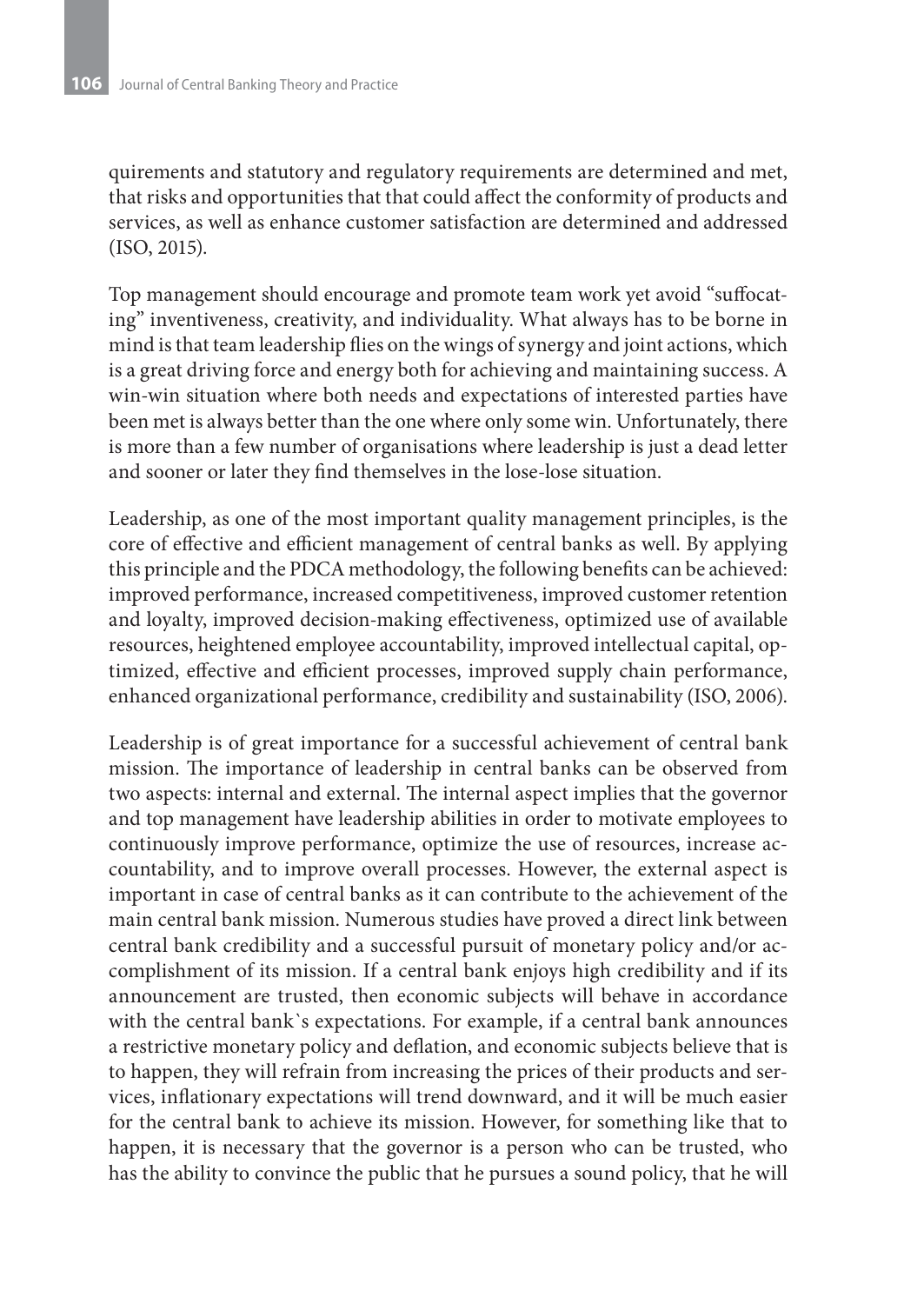persevere in the implementation of announced measures that are realistic and attainable. Therefore, benefits of the implementation of this quality principle in central banks are: improved overall credibility, increased motivation of employees, more efficient implementation of monetary policy instruments, which all leads to the achievement of central banks` ultimate mission.

# **4. Engagement of People**

People are the most important factor of success and the very essence of an organisation. Only full engagement of people guarantees a safe path to establishing sustained success. The task of the organisation`s management is to exercise their duties professionally, consciously and responsibly as well as to discover how to include its employees into making important decisions as that will make them accept as their own, and they will feel a greater responsibility and the obligation to implement them. For example, an economic policy cannot be successfully pursued where economy avoid involving workers or, for example, an education policy without pupils, students and their teaching staff. In other words, active success cannot be recorded without active and fruitful participation of those who have life interest.

The international standard ISO 9004:2009 characterised this principle as: *"People at all levels are the essence of an organization and their full involvement enables their abilities to be used for the organization's benefit".* The key benefits identified in this quality standard include motivation, commitment and inclusion of people within an institution, and their innovativeness and creativity in the implementation of its objectives. Vital benefits were also identified in the domain of personal responsibility, underlining that people are responsible for their own performance and that they are ready to participate and contribute to continual improvements. The standard notes that the application of people inclusion principle leads to people understanding their role and importance of its contribution and role in organisation, identifying limitations to their performance, and accepting problems not only as just being their own problems but also taking responsibility for tackling them, valuing their own performance against their personal and general objectives, and to actively strive for increasing own competence, knowledge and experience. In addition to the aforesaid, the standard dealing with sustained success states that the application of this principle shows free exchange of knowledge and experience among people, and open discussion on problems and issues (ISO, 2009).

It is of utmost importance that all employees in an organisation are competent, empowered and engaged in providing value. This importance is reflected so as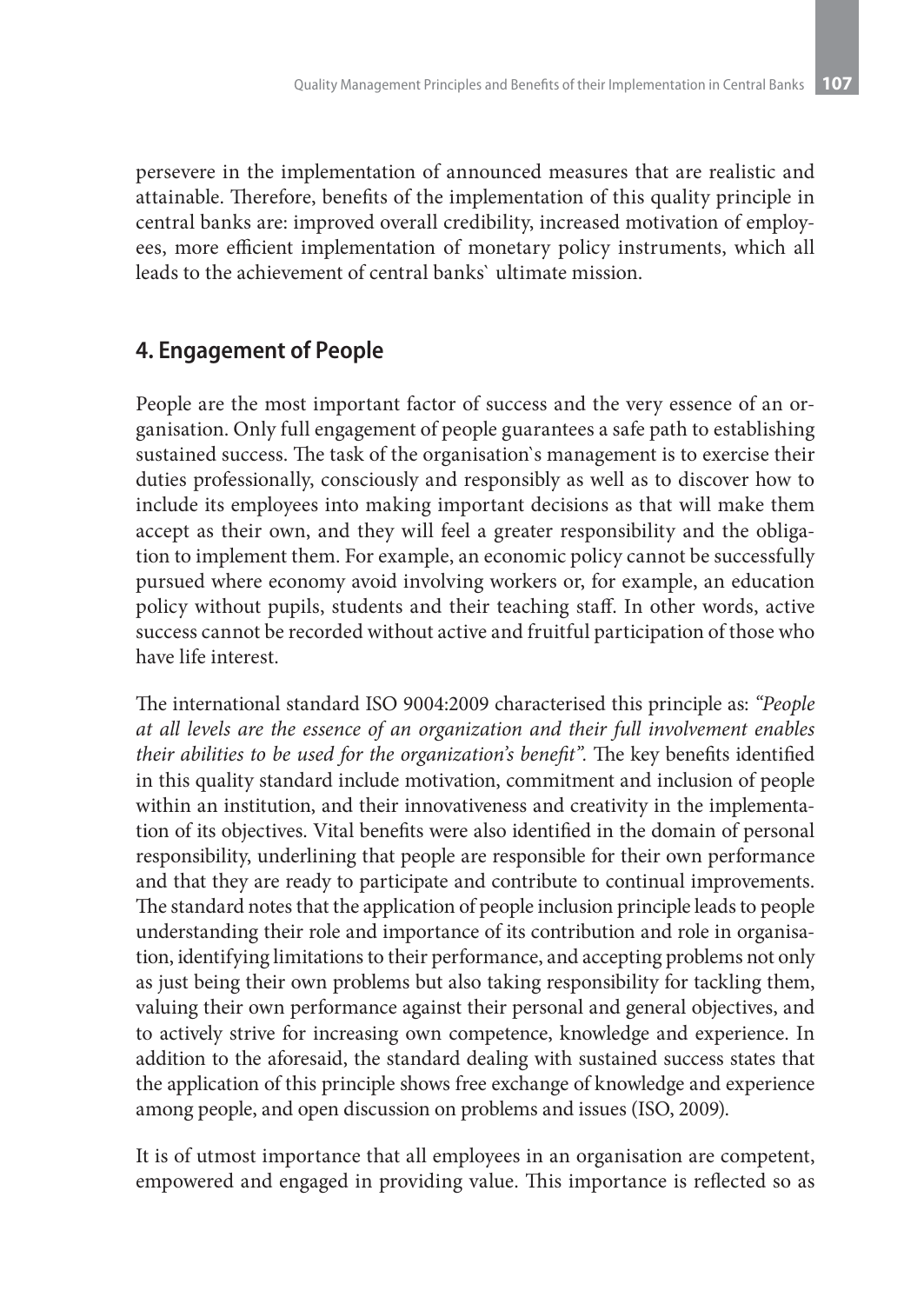that competent, empowered and engaged staff in the organisation improve its ability to create value. Effective and efficient organisation management requires that all people at all levels are included in all working processes. Recognition, empowerment and enhancement of skills and knowledge facilitate the engagement of people in achieving objectives of the organization.

As in all other organisations, people are crucial for accomplishing central bank mission. Bearing in mind that central banks are very complex organisations with many sub-systems and processes and very high responsibility, even assuming the best possible leadership, central bank management cannot pursue its mission independently without full participation and engagement of employees. The aforesaid clearly notes that decision-making on people – selection, appointment and assessment – must have the highest priority. Top management should always bear in mind that full inclusion of employees and good selection of staff is the most important managerial decision. The application of this quality management principle and of the PDCA methodology for permanent improvements result in the following benefits in central banks: reduced costs, improved customer retention and loyalty, heightened employee accountability, improved intellectual capital, optimized, effective and efficient processes, improved supply chain performance, enhanced organizational performance, credibility and sustainability (ISO, 2006).

# **5. Process Approach**

Stronger reference to processes primarily means that the attention has significantly shifted from final results (products and services) to the activity chain shaping these products. One of leading American and international scientists for improving business processes and the author of many books, *James Harrington*  (1997), undoubtedly claims that processes paly the key role in achieving success indicating that senior management creates vision and guidelines, a team resolves problems, associates provide creativity, but processes enable performing tasks inside an organisation*.* <sup>12</sup> On the basis of a three-year study of the organisation of companies in Sweden and the USA, a famous Swedish expert for processes *Olof Rentzhog* (2000, p. 17–18, 42) came to conclusion that results primarily depend on improving processes, that a process actually creates the result which has to be primarily managed and improved, and that, "as long as there are variations in the way the job is performed there will also be variations in the result". For Rentzhog (2000, p. 42) a process is "*a chain of activities that in a recurrent flow creates value* 

<sup>12</sup> For more details see: Harrington, J. H. (1991) *Business Process Improvement*: *The Breakthrough Strategy for Total Quality*, *Productivity and Competitiveness*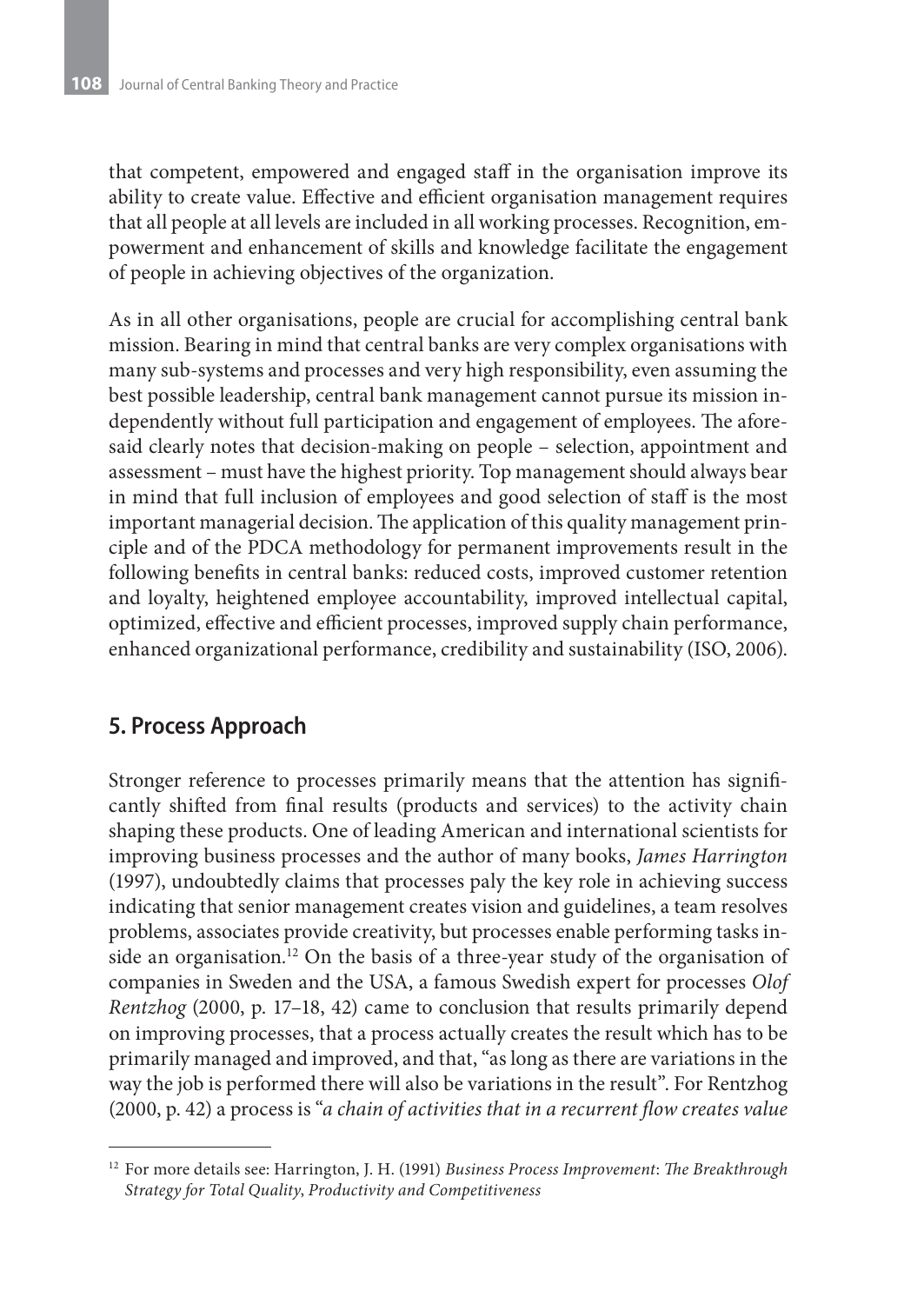*for the customer*". *Shigeo Shingo*, one of the creators of the astonishing Japanese development in the post–World War II period, added the following recommendation to the "new production philosophy": *General rule is recommended: first study and rationalise processes, then consider options.13*

The international standard ISO 9004:2009 characterised this principle as follows: "*A desired result is achieved more efficiently when activities and related resources are managed as a process".* 

The same standard defined three key benefits from this principle. The first one is reflected through cost reduction and shorter cycle time through effective use of resources, the second one through improved, consistent and predictable results, and the third one in focused and prioritized improvement opportunities. Application of the process approach principle typically leads to systematically defining activities necessary to obtain a desired result, and to establishing clear responsibility and accountability for managing key activities and their analysing and measuring. It also leads to identifying the interfaces of key activities within and between the functions of the organization, and focusing on the factors – such as resources, methods, and materials – that will improve key activities of the organization. The application of this management principle also leads to evaluating risks, consequences and impacts of activities on customers, suppliers and other interested parties (ISO, 2009).

According to the international standard *ISO 9001:2015* (ISO, 2015, p. 2), the organization shall establish, implement, maintain and continually improve a quality management system, including the processes needed and their interactions. The organisation has to establish processes necessary for quality management system and to apply them in the whole organisation. It has to determine required inputs and expected outputs from these processes, their order and mutual interactions, as well as criteria, methods, including the measurements and related performance indicators necessary to ensure that the performance of these processes and their management are efficient. The organisation has to allocate required resources and ensure their availability, to determine responsibilities and authorities in these processes, to determine risks and possibilities in line with the quality management system requirements and to plan and pursue appropriate measures for their resolving.

Process may be defined as a set of interrelated or interacting activities which transforms inputs into outputs. Consequently, each activity, or a set of activities

<sup>13</sup> For more details see: Šingo, Š. (1995). *Nova Japanska proizvodna filozofija*.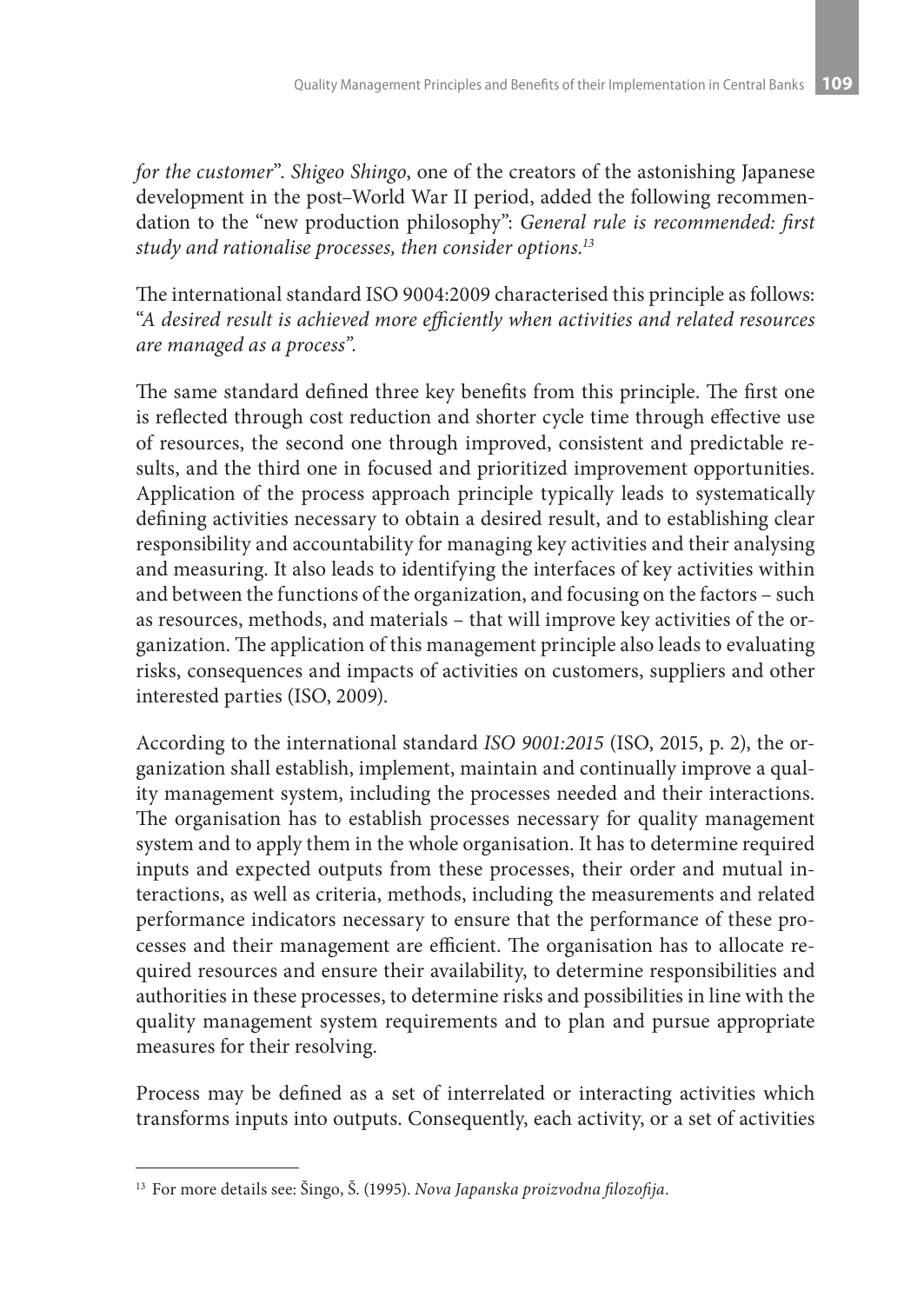which receives inputs and transforms them into outputs may be considered a process. To function efficiently, organisations have to identify numerous interrelated and mutually interacting processes. Inputs in a process are usually outputs from other processes. Consistent and predictable results are recorded more effectively and efficiently when activities are explained and managed as interrelated process functioning as a single coherent system. Understanding how results appeared using such system, including its processes, resources, managing and interrelations, enables the organisation to optimise its performances. Figure 3 shows the process approach based model of quality management system in central banks.





Customer satisfaction may be described as a customer`s perception of the degree to which the customer's expectations have been fulfilled. In practice, however, it may happen that customer expectations are not familiar to an organisation or a person until the product or service has been delivered. Therefore, in order to achieve a high degree of customer satisfaction, it may be necessary to meet customer's expectations even when they have not been specified, or are not understood or obligatory by default. In general, customer's complaints are usually an indicator of its low satisfaction, although the absence of complaints does not necessarily mean high degree of satisfaction. Moreover, even when an agreement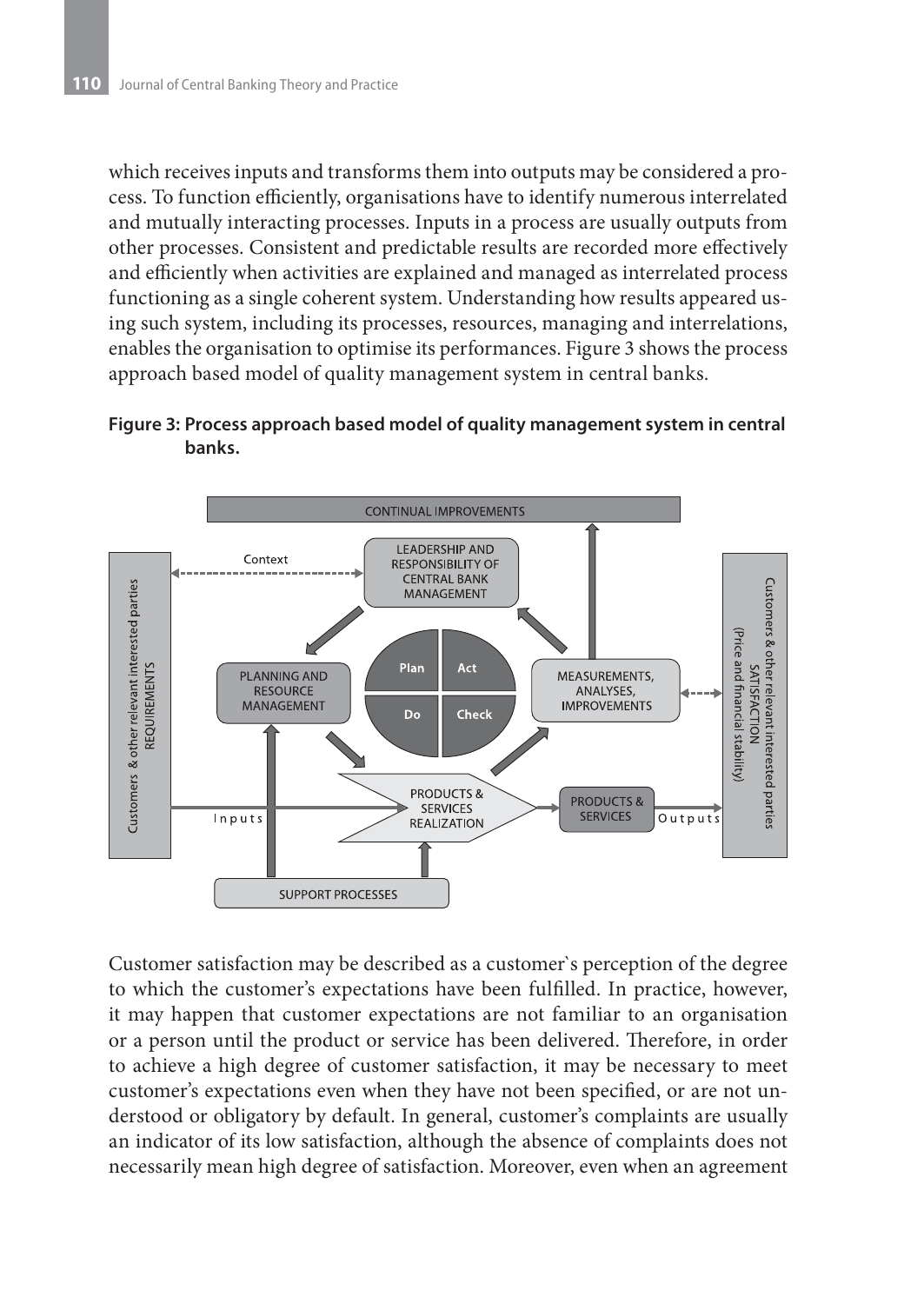is made with the customer on its demands, and when the requirements are met, it does not necessarily mean that high degree of satisfaction has been ensured.

As regards customer satisfaction, organisation has to monitor data referring to user perception on the degree of meeting its requests. Organisation has to collect data on customer's views and opinion on the organisation and its products and services. This is not the task to be performed easily, but the task where organisation has to determine adequate methods for collecting and using the information (ISO, 2015, p. 17).14

Customers play an important role in defining inputs the organisation has to fulfil in all phases of its quality management system. In addition, requirements and expectations of other relevant interested parties may also play a role in defining these requirements. Monitoring customer satisfaction requires valuing information on customer's perception of whether organisation has met these demands or not. Every individual processes and the system as a whole can be managed using the PDCA methodology.

Process approach applies systematic defining and process management, and their interrelations by accomplishing desired results in line with quality policy and organisation's strategic direction. Process and system management as a whole may be accomplished using "Plan – Do – Check – Act (PDCA)" methodology, totally focusing on "risk-based thinking" focusing on preventing undesired outcome. When used within a quality management system, process approach provides numerous different benefits such as understanding requests and consistency in their accomplishing, analysing processes in terms of value added, establishing its effective performances and improving processes on the basis of valuing data and information (ISO, 2015, p. vii-ix).

Central bank's mission is accomplished with the consistent structure of objectives implemented through multiple processes and sub-processes interrelated into functional and productive manner. Here is an example from a central bank's practice. In passing decision implementing a monetary instrument, the first process may be the compiling of statistical data on past key variables. On the basis of received input on the selected variable's trending, its possible trend in the coming period is assessed applying econometric models, which is another process. The third process is preparing proposal for the application of monetary

<sup>&</sup>lt;sup>14</sup> Information referring to customers' opinions may include user satisfaction surveys or public opinion polls, customers' inputs on quality of delivered products or services, analysis of market presence, praises, complaints in the guarantee validity, and traders' reports.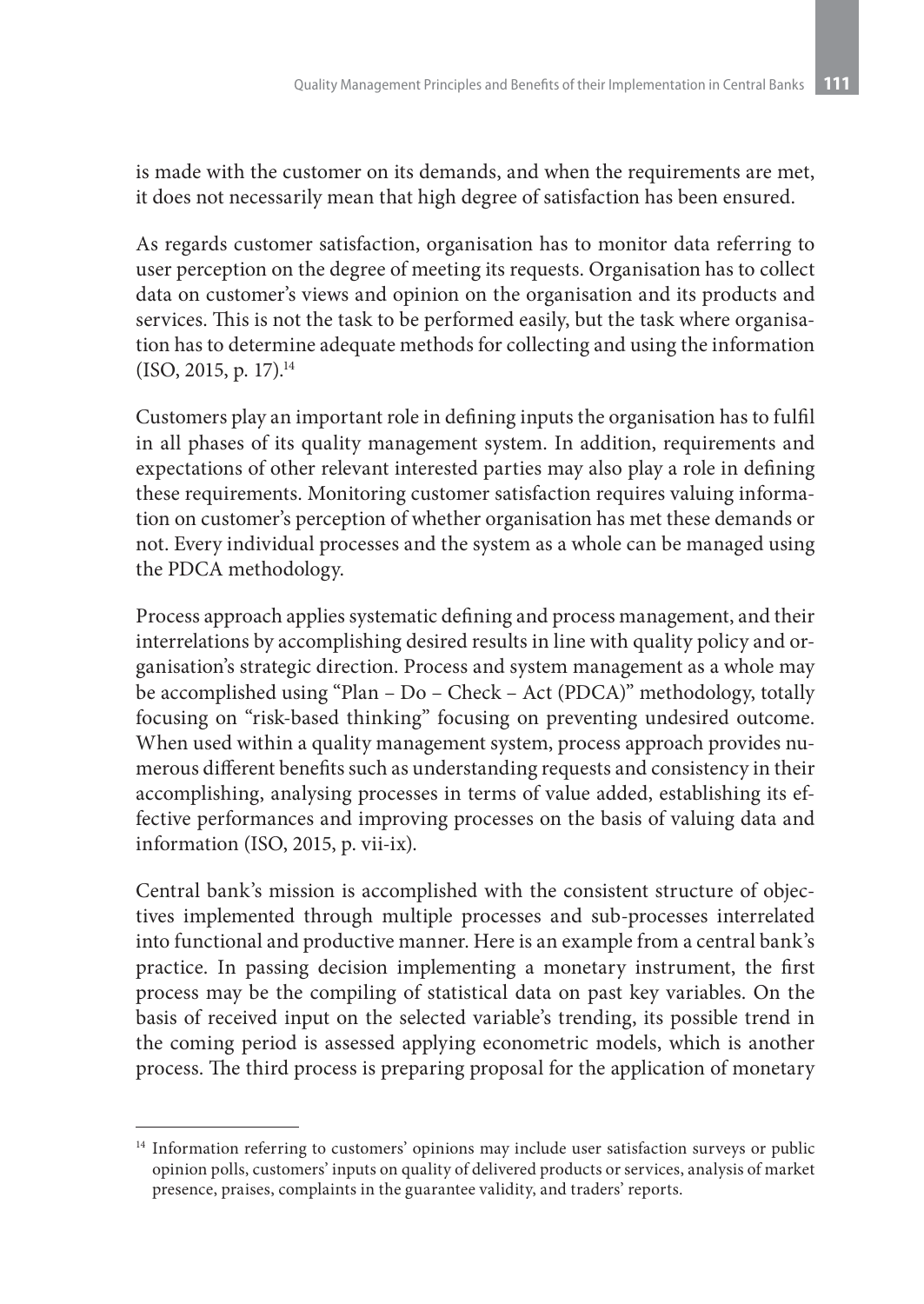policy instrument based on inputs received from econometric analysis. In the last process, central bank's management passes final decision on the application of monetary policy instrument. However, the abovementioned processes in central banks need continual improvement. For example, the above econometric models are imperfect projections of future trends, which should be constantly improved on the basis of noticed deviations from forecasted value of a variable and its real trending. By applying this principle using the PDCA methodology of continual improvements, central banks receive the following benefits: correction of identified errors from previous periods, better quality of decision-making inputs, higher degree of connectedness of specific organisational units (to avoid the silo effect), monitoring modern trends in monetary policy, heightened employee accountability, optimized, effective and efficient processes, enhanced organizational performance, credibility and sustainability (ISO, 2006, p. 7).

### **6. Improvement**

Sustained success cannot be recorded without constant improvements. *Professor Hubert Rampersad* (2010, p. 1), one of leading American experts in quality management, personal branding and leadership self-assuredly claims: "Organizations can only survive by continual quality improvement". The critical role of personal improvements in establishing sustained success was often pointed by Peter Drucker: "Whatever an enterprise does internally and externally needs to be improved systematically and continuously: product and service production processes, marketing, service, technology, training and development of people, using information. Let the systemic improvement become your priority." (Maciariello, 2012).

International standard ISO 9004:2009 characterises this principle as follows: "*Continual improvement of the organization's overall performance should be a permanent objective of the organization"* The same standard defines three key benefits from this principle: - improving performance through improved organisational abilities, harmonising improvement activities in all levels according to its strategic intentions and adjustability to quick reaction on possibilities. Application of constant improvement principle leads to the application of consistent approach in the entire organisation and to its permanent improving of performances, providing training of people on methods and tools for permanent improving, and establishing constant improvements of products. Application of this principle also leads to improving processes and system as an objective of each individual in an organisation, establishing guiding objectives, measures for monitoring constant improvements and recognising and awarding the improvement (ISO, 2009).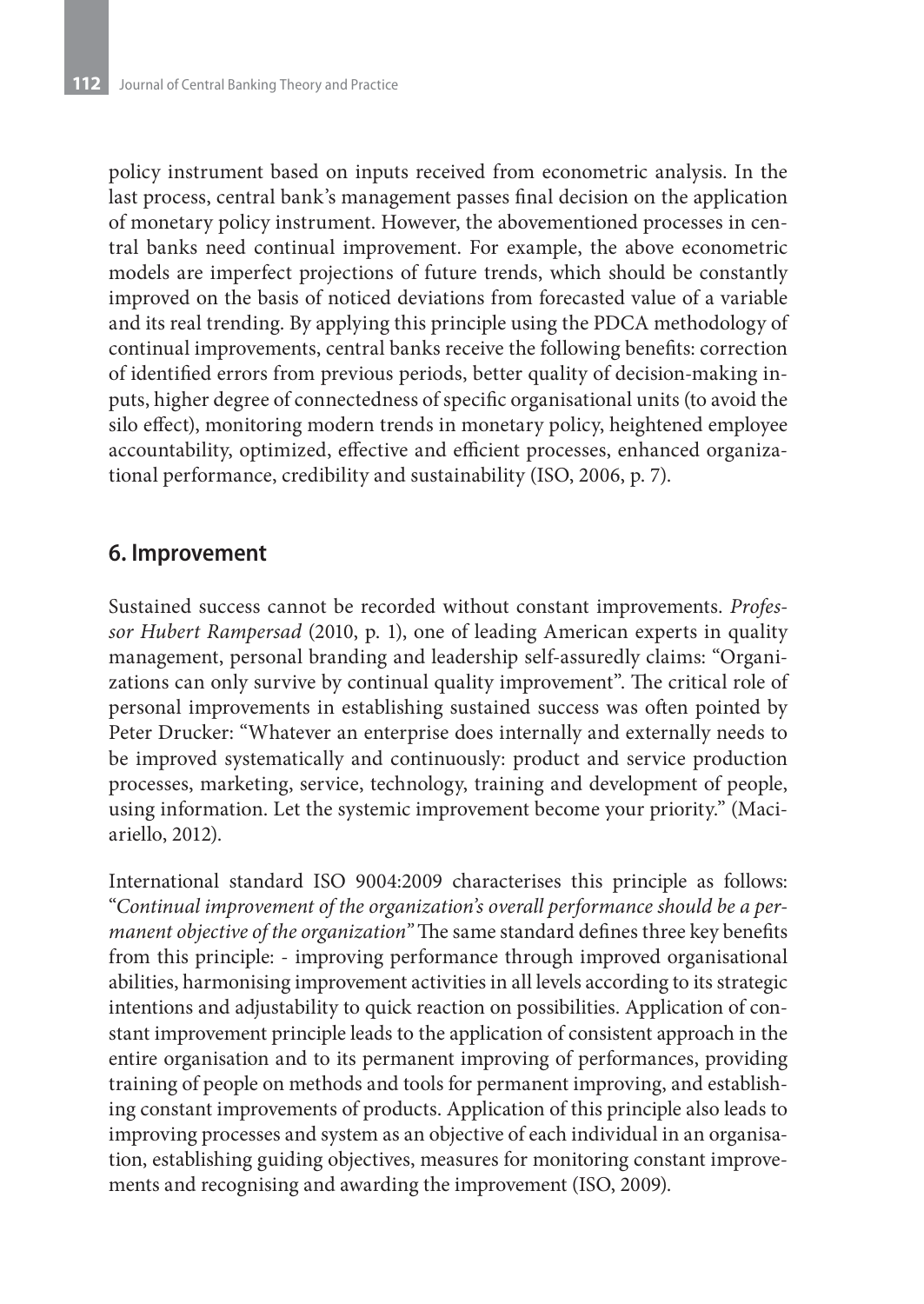As it has already been mentioned, ISO 9004:2009 and earlier standards dealing with this issue, titled this quality management principle as "Continual improvements", while it was renamed into "Improvement" in the ISO standard 9001:2015 – in singular and without the adjective "Continual". However, the text of the standard uses both terms. *Continual improvement* is defined as the purpose of managing each process, while *improvement,* as a wider term, in addition to continual improvements and innovations, means refractive changes, corrective measures, and reorganisation. (ISO, 2015, p. 19-20).15 Successful organisations constantly focus on improving, as explained with the fact that improvement is of critical importance for their survival and development.

There is a confirmed rule that if we do not progress in quality, we will soon lag behind our competition. The best answer to it is continual improvement in customer orientation, as well as engagement of employees, leadership and process approach. This means that continual improvements have the integrative character of synergic acting. Continual improvements require the forecasting of demands and expectations of both users and relevant interested parties. The art of forecasting is one of the most important factors of achieving success.16

However, to be able to fulfil customers' demands and improve their satisfaction, an organisation has to determine and choose improvement opportunities and apply necessary measures. If needed, these have to include improving processes for preventing non-compliance, improving products and services in terms of meeting known and foreseen requests, and improving quality management system results. Improvement may be achieved reactively (e.g. using corrective measures), gradually (e.g. with continual improvement), by changing steps (e.g. with refractive steps), creatively (e.g., with innovations) or by reorganisation (e.g. transformation).

Bearing in mind that total quality management finds continual improvement particularly important, an organisation that wants to apply this principle needs to continually improve appropriateness, adequacy and effectiveness of quality management system. It has to consider outputs of analysis and valuing, outputs from review by management, to confirm whether there are areas with unsatisfac-

<sup>&</sup>lt;sup>15</sup> For better understanding, corrective measure is an action to eliminate the cause of nonconformity and to prevent its recurrence. *Corrective measure* is taken to *prevent recurrence*, while *preventive measure* is taken to *prevent occurrence*. Of course, it is always better to act preventively, following the saying *Better safe than sorry.*

<sup>16</sup> For further reading: Radoica Luburić, *Umijeće uspješnog upravljanja*, Zasnovano na svjetskoj teoriji i praksi upravljanja ukupnim kvalitetom, Drugo izdanje, HESPERIAedu, Beograd 2010, str. 33-35.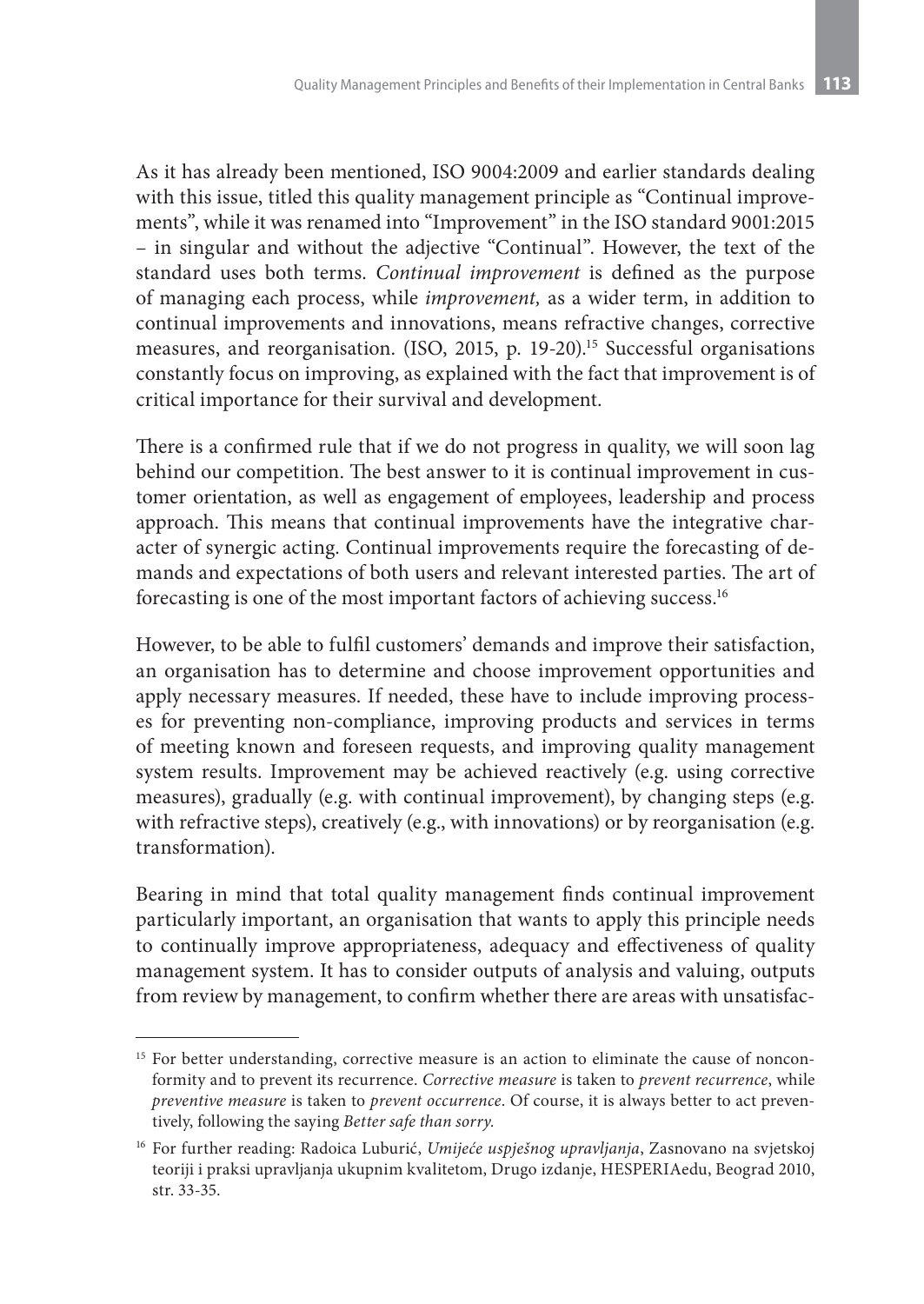tory performances or possibilities that have to be taken into account as a part of continual improvement. When possible, an organisation has to choose and use applicable tools and methodologies for researching samples and unsatisfactory performance and as a support to continual improvement. One of them is the PDCA methodology that we referred to several times in this paper, but which deserves an in-depth analysis.

According to our opinion, the PDCA cycle of continual improvement should answer four key questions: *What should it be like? What should we do and how should we do it? What was achieved? What else is there to be done?* 



#### **Figure 4: PDCA cycle of continual improvement of processes**

### **PLAN (P) – What should it be like?**

Each process cycle starts with *defining objectives and action planning*. The success of the whole cycle mostly depends on this stage. The reason for that is clear. If objectives are not properly defined, and particularly, if the plan was not set properly, it is difficult to expect that the complete cycle will function properly. The plan needs to have clearly defined operational rules and, in order to be comprehensive and besides planned activities, it has to be able to predict unexpected activities and problems.

#### **DO (D) – What should we do and how should we do it?**

*Implementation of actions* is crucial for this stage. The set plan is developed and worked out during this stage. In production, this phase means production and supply, and in services – it means realization of services. According to the current standard, the implementation of services is defined as the implementation of products.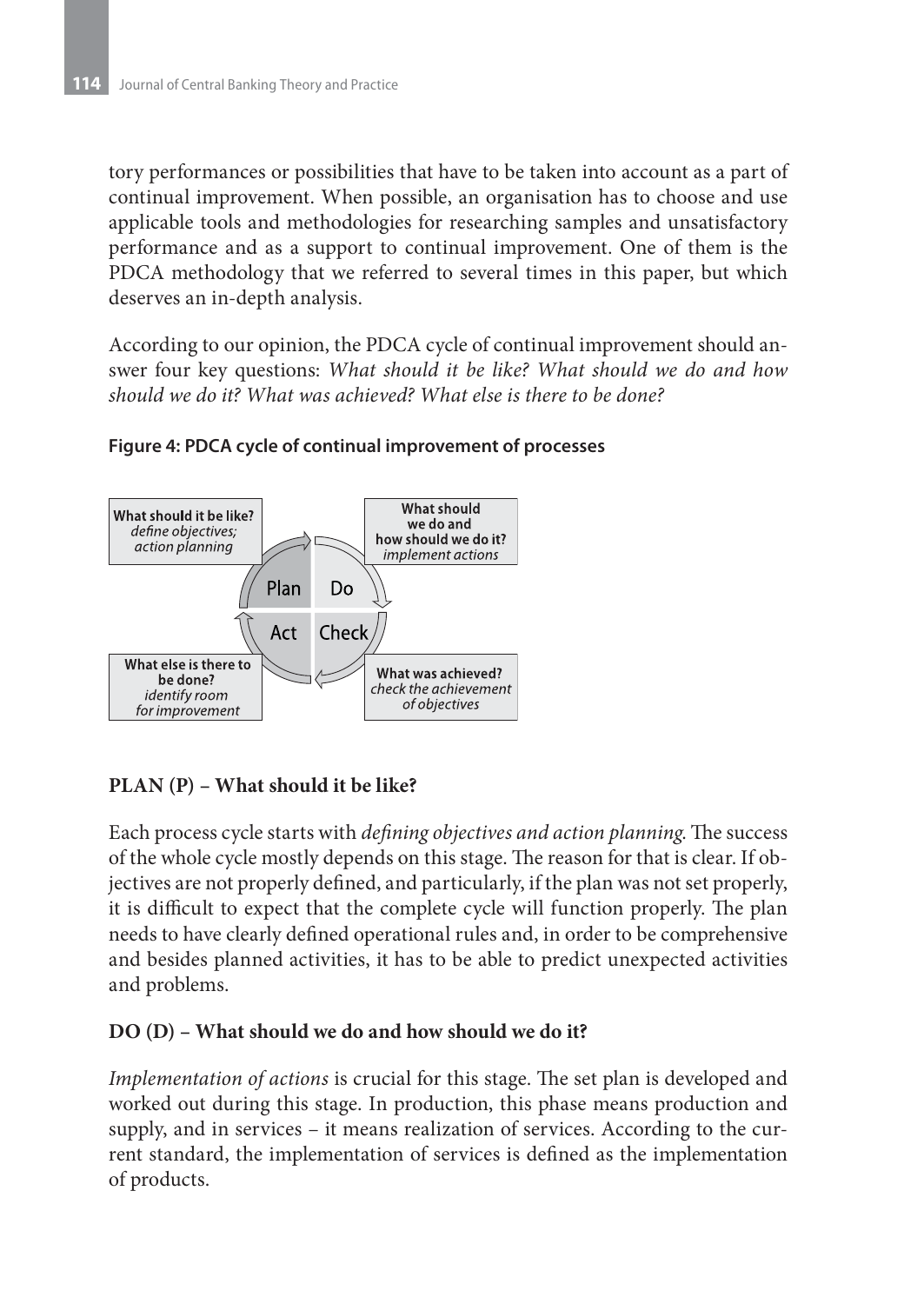### **CHECK (C) – What was achieved?**

The primary task of this stage is to *check the achievement of objectives*. It studies the contributions of changes and examines all factors affecting the understanding of the problem. For the purpose of comprehensiveness and validity of initial assumptions and the comprehensiveness of the problem study, this stage applies specific methods and procedures such as statistical methods. In the production conditions, this stage cycle has the role of studying customers' reactions to the new product or service.

#### **ACT (A) – What else is there to be done?**

*Identifying room for improvement* is embedded in the last but very important stage. If previous stages have given good results, the implementation that has been planned, developed and studied is implemented.

One complete rotation of the circle means the complete cycle of improvement and/or quality improvement. If the performed cycle has not given expected results, the new cycle should be started with the new plan, new information and applying knowledge gained during the previous cycles.

#### **Figure 5: Continual improvement of processes**



The PDCA methodology is a universal approach – suitable for all domains (production, education, health, financial institutions, etc.). It has the main attributes of the quality management philosophy and the scientific approach to understanding and improving the process. PDCA cycles are continual processes of all working groups and they refer to all processes in the organisation. If applied,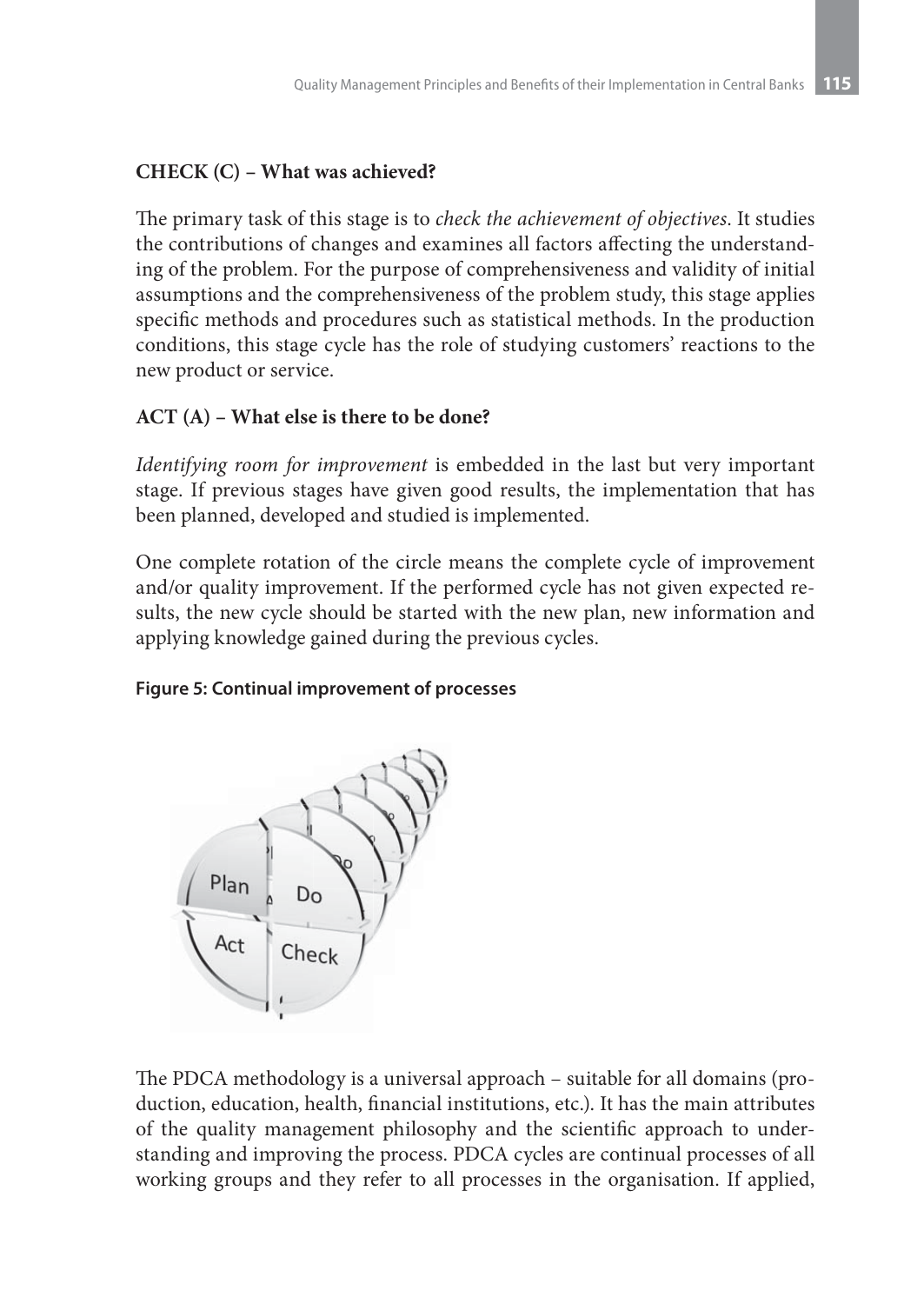this approach clearly indicated the management's commitment to its main role – continual improvements. The PDCA cycle means continual training and distribution of knowledge. It means that one completed cycle encourages starting a new one with a new plan, new information, and applying knowledge gained during the previous cycles. Every next cycle has the improved plan and processes – activities, improved checks and analyses and other new improvements. This methodology is a dynamic process with the role of catalyst in process improving.

The application of this principle and the PDCA methodology enables central banks to continually re-examine the manner of functioning and improving their performances. The only seeming limitation in terms of central bank objectives may be that the central bank does not define them individually as since they are primarily defined by the law. However, in no way does this limit central bank to continually re-examine the implementation of set objectives and to improve its processes and complete performances. The application of this principle records the following benefits: determining processes and their improvement, better budgeting, removing deficiencies from previous period, enhanced credibility, more quality inputs for deciding, and the like (ISO, 2006).

## **7. Evidence-Based Decision Making**

The international standard ISO 9004:2009 qualified this quality management principle as follows: "*Effective decisions are based on the analysis of data and information".17* Key benefits of this principle defined by this standard are: informed decisions, an increased ability to demonstrate the effectiveness of past decisions through reference to factual records and increased ability to review, challenge and change opinions and decisions. This standard indicates that application of this principle of factual approach to decision making typically leads to ensuring that data and information are sufficiently accurate and reliable, and to making data accessible to those who need them. The application of this principle also leads to "analysing data and information using valid methods, and making decisions and taking action based on factual analysis, balanced with experience and intuition" (ISO, 2009).

Practice has shown that desired results are more likely to be achieved with decisions taken on the basis of analysis and valuing data and information than in

 $17$  The title of this principle in the international standard ISO 9004:2009, and previous standards is "Fact-based decision making", while *ISO 9001:2015* renamed it into principle "Evidencebased decision making", giving it a wider meaning.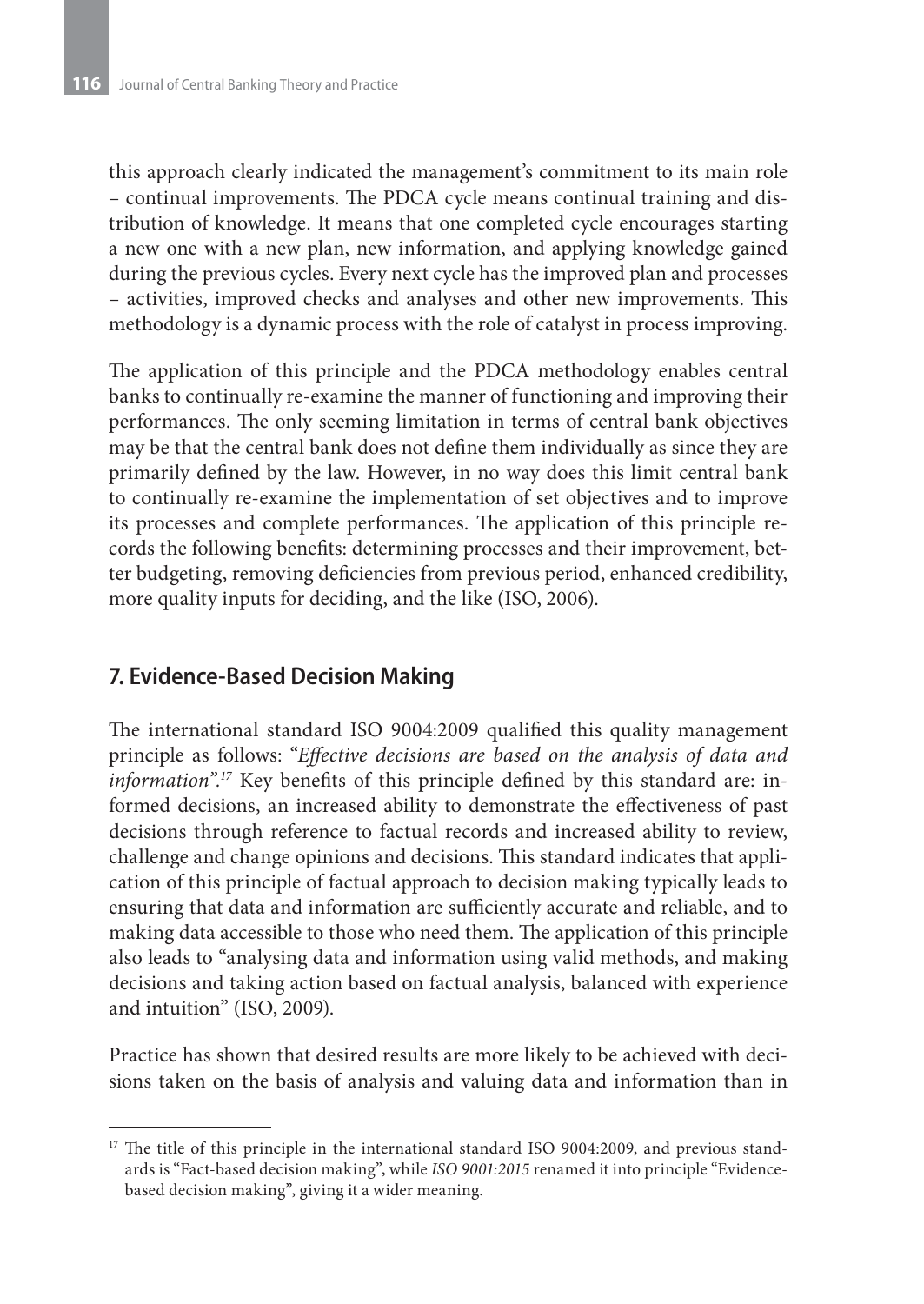some other manner. Decision-making is a complex process, often entailing a certain dose of uncertainty. This often includes many types and sources of inputs, and their interpretation which may be subjective. Thereby, it is highly important to understand cause-effect relationships and potential unintended consequences. Facts, evidence and data analysis always lead to higher objectivity and confidence in decisions made.

As all decision makers, central bankers as well face uncertainty and insufficient knowledge on how the economy functions. However, the role of central bankers is very important since their decisions strongly affect total economic and financial flows. Making proper decisions requires relevant and well-grounded facts. Therefore, all central banks have specialised organisational units dealing with research, statistics and analysis, with the primary task to support monetary policy decisions, and/or to provide facts for making proper decisions. To complete these tasks, almost all central banks develop their macroeconomic models. Their task is to show interrelation between monetary policy instruments and other economic sizes from financial and real sectors of economy. To wit, the objective of these models is to identify variables that would enable insight into processes caused by the application of monetary policy instruments.

In economy, unlike natural sciences, it is not possible to make a controlled experiment that would confirm the validity of an economic model. Econometric models rely on historical data. This means that, using historical information, the objective is to come to facts that would enable making valid decisions within the monetary policy domain. One can get the impression that this principle was implemented in almost all central banks since they are aware that there is no efficient monetary policy without relevant facts (or at least assumptions on them where they are not available).

Primary benefits to central banks in the implementation of this principle are enhanced effectiveness and efficiency in decision-making, increased likelihood of mission accomplishing, enhanced organisational performances and sustainability, increased central bank's credibility, improved knowledge on manners of its functioning etc. (ISO, 2006).

## **8. Relationship Management**

The international standard ISO 9004:2009 qualified this quality management principle as: *"An organization and its suppliers are interdependent and a mutually beneficial relationship enhances the ability of both to create value".* The key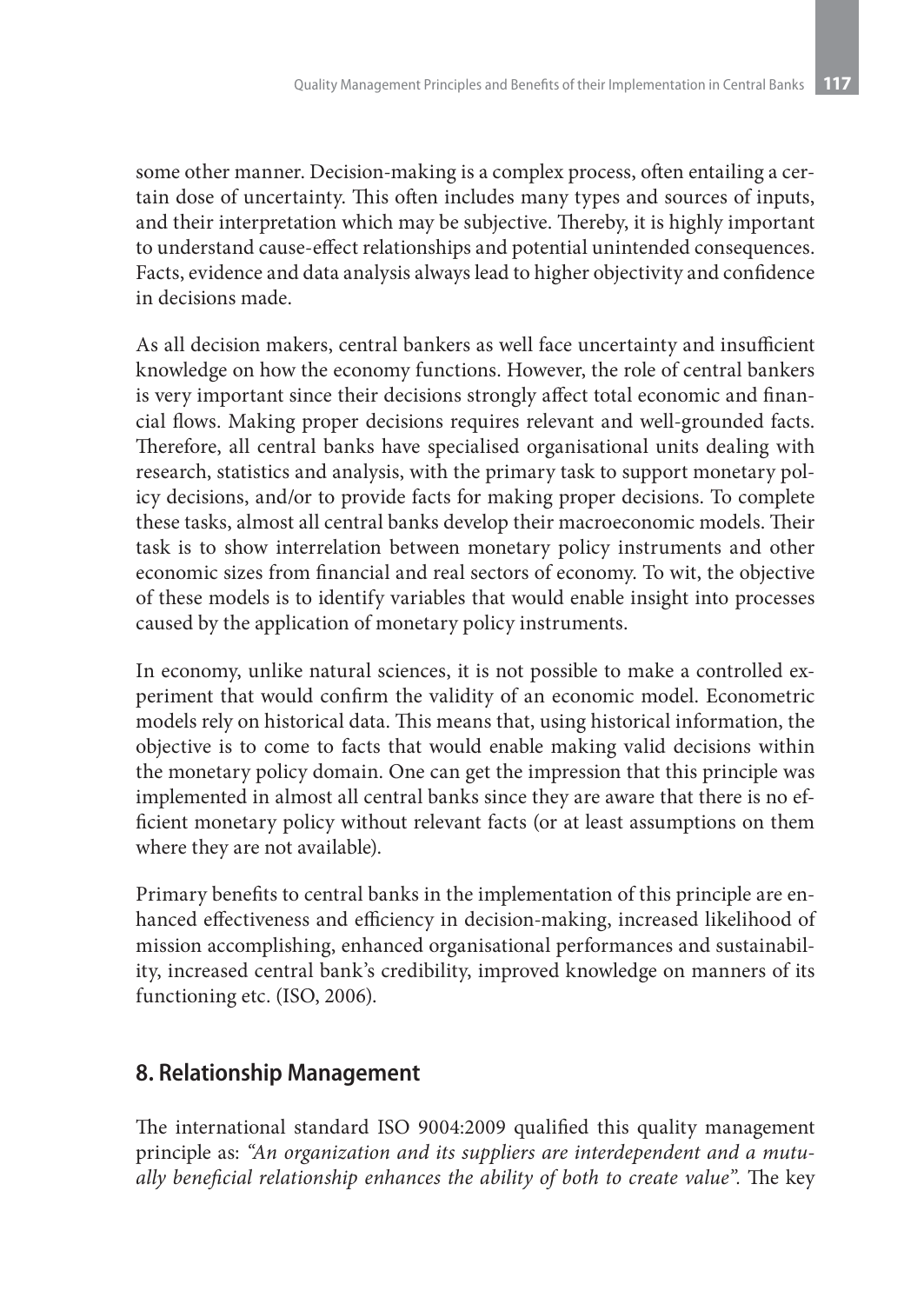benefits of this principle identified by the standard include: increased ability to create value for both parties, flexibility and speed of joint responses to changing market or customer needs and expectations, and optimization of costs and resources. This standard states that the application of the principle of mutually beneficial supplier relationships typically leads to establishing relationships that balance short-term gains with long-term considerations, pooling of expertise and resources with partners, identifying and selecting key suppliers, and clear and open communication. The application of this principle also leads to sharing information and future plans, establishing joint development and improvement activities, and to inspiring, encouraging and recognizing improvements and achievements by suppliers (ISO, 2009).

In order to achieve sustained success, organizations manage their relationships with interested parties, which affect organisation's performances. It is more likely that the sustained success will be achieved when an organization manages relationships with its interested parties so as to optimize their impact on its performance. Management of relations with the own network of suppliers and partners is of special importance for every organisation, and accordingly, for central banks.

Although being a formally independent institution, central bank is highly dependent on its suppliers and other relevant interested parties. For example, central bank largely uses contemporary information technology, without which its mission cannot be successfully accomplished. The application of this quality management principle and of the PDCA cycle of continual improvements records the following benefits in the financial system and central banks: reduced costs, optimal use of available resources, improved performances of supply chain, decreased time for supply, enhanced organisational performances, credibility and sustainability, etc. (ISO, 2006).

## **9. Conclusion**

This paper discussed quality management principles and benefits that may be expected with its application in the financial system and central banks. Quality management principles contain well-harmonised and best possible solutions from present managerial theory and practice. They are defined to act jointly, which in essence means that harmoniously, in synchrony and synergistically these principles were translated into international standards` requirements and guidelines suitable for implementation, with particularly established approaches to determining operational objectives, measuring their accomplishment and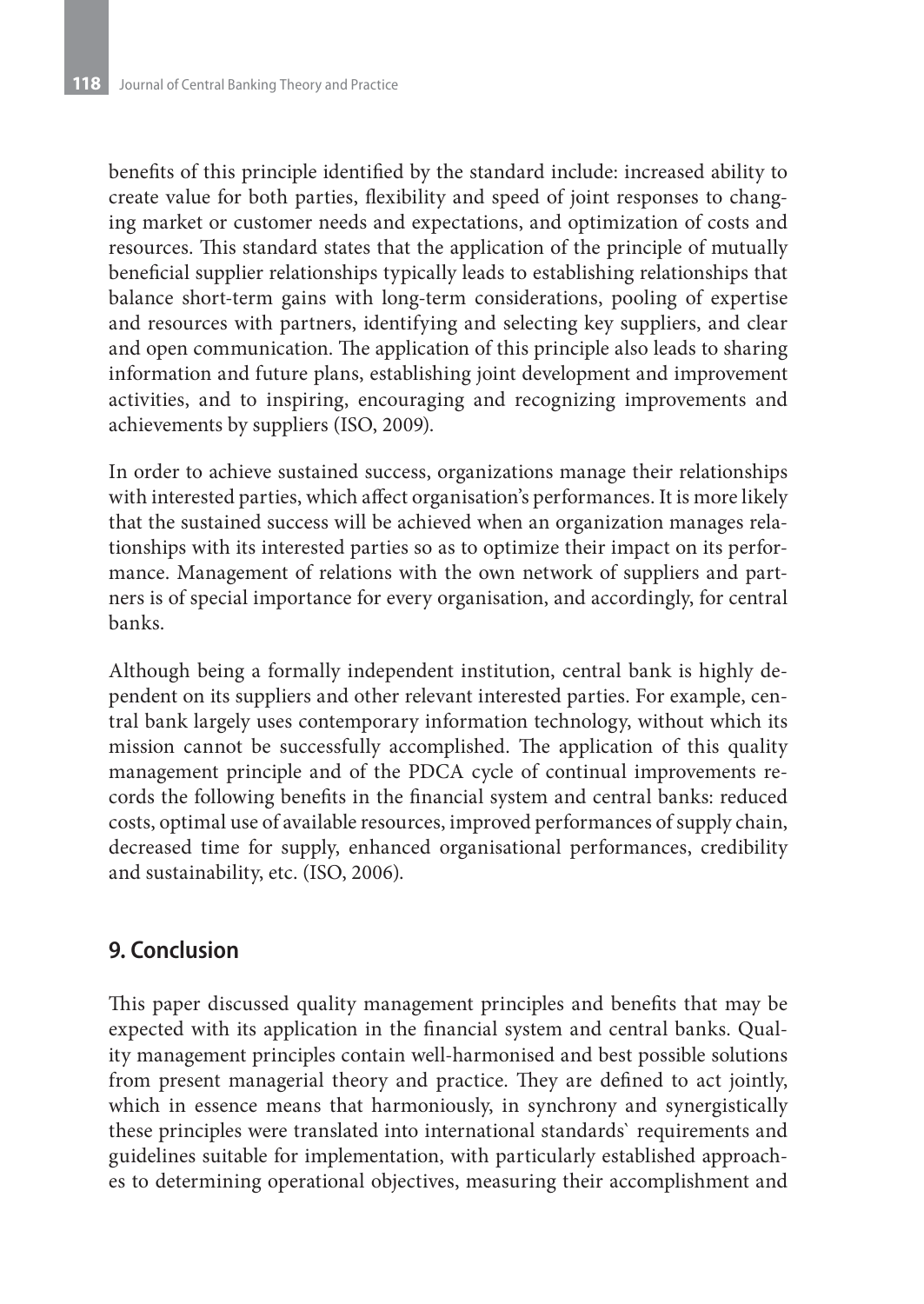continual improvements. These approaches and synergistic acting of the quality management principles create one new, clear, applicable and sustained paradigm of successful management.

Although central bank is a specific institution, all abovementioned quality management principles are implementable in its operations. The application of these principles leads to more effective and efficient accomplishing of central bank mission and objectives. Therefore, this paper is aimed at increasing awareness on the possibility of full application of these principles in central banks.

In addition to numerous and highly important benefits and synergistic effects which the application of quality management principles brings to the financial sector and central banks, their effect on change in thinking in terms of successful central bank management should be particularly highlighted since they generate a new attitude towards responsibility, objectives, employees and environment. A new way of thinking creates new behaviours and improved business culture as a safe path to establishing sustained success of central banks and other entities in the financial sector.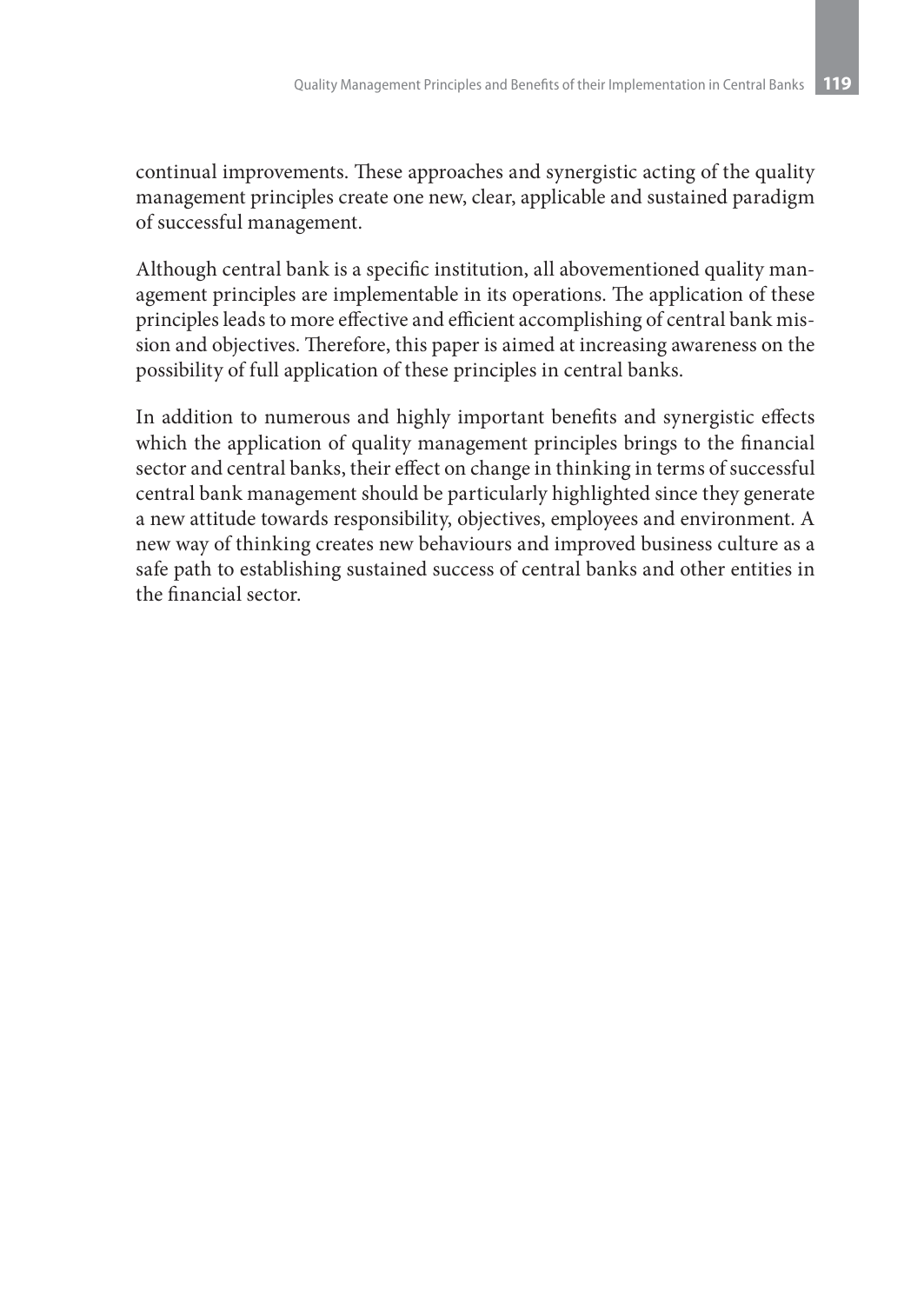## **References**

- 1. Berman, K. & Najt, Dž. (2007). *Finansijska inteligencija, Vodič za menadžere do znanja o tome šta brojevi zaista znače*. Novi Sad: Asee.
- 2. Dent, F. E. (2006). *Umeće liderstva, Praktični saveti i tehnike za lidere na svim organizacionim nivoima – strateškom, operativnom i timskom – kako na ljude uticati, pokrenuti ih i pridobiti za promenu i ostvarenje ciljeva, Džepna knjiga*. Beograd: Valera.
- 3. Fabris, N. (2006). *Centralno bankarstvo u teoriji i praksi*. Podgorica: Centralna banka Crne Gore.
- 4. Goleman, D. (2007). *Socijalna inteligencija*, *Nova nauka o ljudskim odnosima*. Beograd: Geopoetika
- 5. Goleman, D. (2014). *Emocionalna inteligencija*. Beograd: Geopoetika.
- 6. Goleman, D; Bojacis, R. & Maki, E. (2006), *Emocionalna inteligencija u liderstvu, Naučite da emocionalno inteligentno rukovodite.* Novi Sad: Adizes.
- 7. International Monetary Fund (2000). *Monetary and Financial Statistics Manual—Washington.* Washington DC, USA: International Monetary Fund.
- 8. International Organization for Standardization (2006). *ISO 10014: Quality management – Guidelines for realizing financial and economic benefits*. Genève, Switzerland: International Organization for Standardization.
- 9. International Organization for Standardization (2009). *ISO 9004: Managing for the sustained success of an organization – A quality management approach*. Genève, Switzerland: International Organization for Standardization.
- 10. International Organization for Standardization (2015). *ISO 9001: Quality management systems – Requirements.* Genève, Switzerland: International Organization for Standardization.
- 11. Harrington J. H. (1991). *Business Process Improvement: The Breakthrough Strategy for Total Quality, Productivity and Competitiveness.* USA: McGraw-Hill.
- 12. Harrington J. H. (1997). Business Process Improvement Workbook: *Documentation, Analysis, Design and Management of Business Process Improvement*. USA: McGraw-Hill.
- 13. Luburić R. (2010). *Umijeće uspješnog upravljanja, Zasnovano na svjetskoj teoriji i praksi upravljanja ukupnim kvalitetom* (Drugo izdanje). Beograd: HESPERIAedu.
- 14. Maciariello J. (2012). *Joe's Journal on continual improvement*, Drucker Institute. Available at: http://www.druckerinstitute.com/2012/07/ continuous-improvement/.